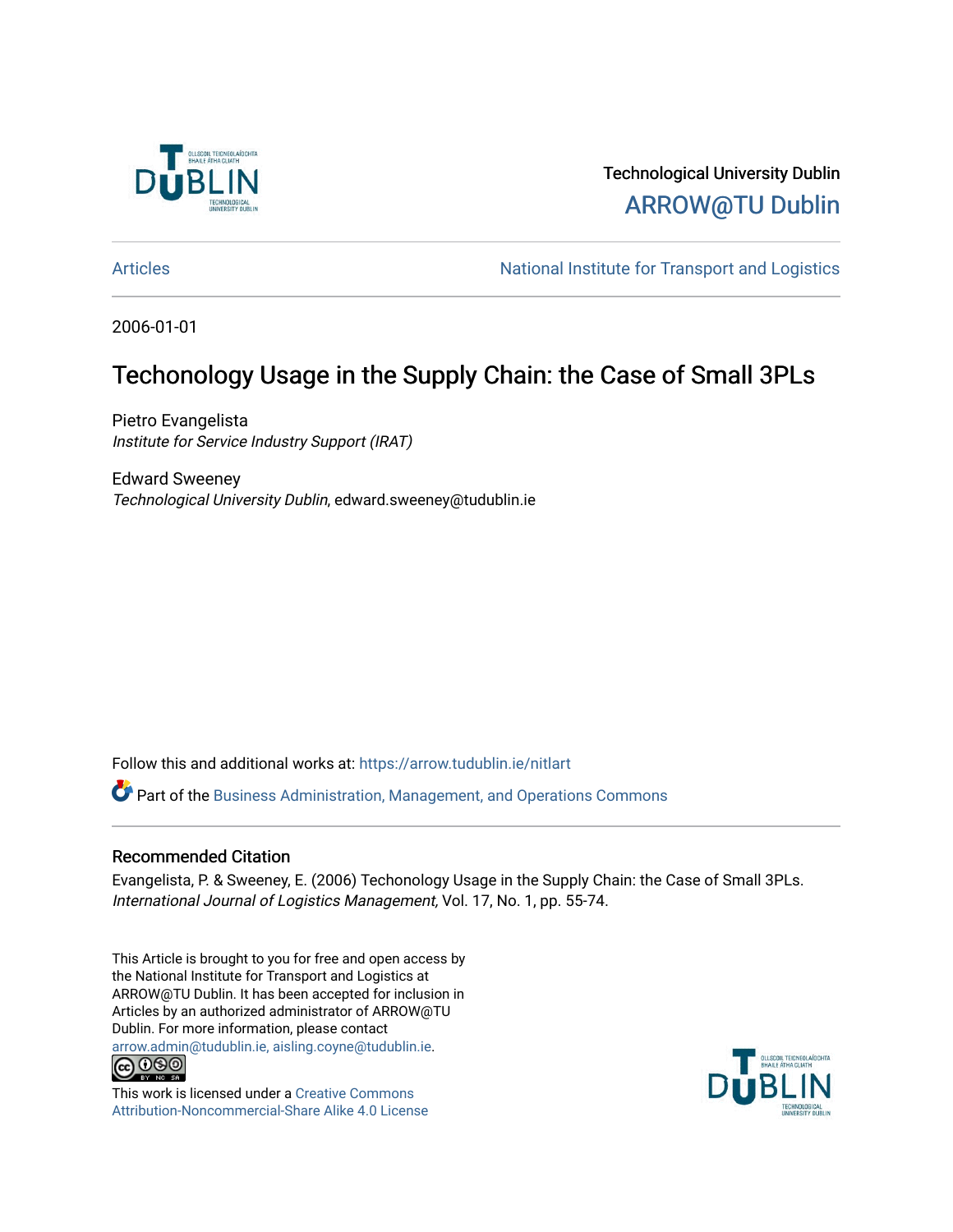# **International Journal of Logistics Management, Vol. 17, n. 1, 2006**

## **TECHNOLOGY USAGE IN THE SUPPLY CHAIN: THE CASE OF SMALL 3PLs**

#### **Pietro Evangelista**

Institute for Service Industry Research (IRAT) National Research Council (CNR) Via M. Schipa, 115 - 80122 Naples, Italy E-mail: p.evangelista@irat.cnr.it, Tel. +39 081 2470920, Fax +39 081 2470933

#### *Brief biography*

Pietro Evangelista is researcher in logistics and transportation at the Institute for Service Industry Research (IRAT) of the Italian National Research Council (CNR) based in Naples. His research interests include shipping logistics and supply chain management. This is reflected in several papers and articles published in national and international journals as well as chapters in books. Currently, his scientific activity is focused on the impact of information and communication technology on transport and logistics service industry. He is member of the editorial board of two international journals and acts as peer reviewer for a number of international journals. He lecturers at the Faculty of Engineering of the Naples' University *Federico II*.

#### **Edward Sweeney**

National Institute for Transport and Logistics (NITL) Dublin Institute of Technology (DIT) 17 Herbert St., Dublin 2, Ireland E-mail: edward.sweeney@nitl.ie, Tel. +353 1 6445700, Fax +353 1 6611943

#### *Brief biography*

Edward Sweeney is Director of Learning at the National Institute for Transport and Logistics (NITL) in Dublin, Ireland. NITL, based at the Dublin Institute of Technology, is Ireland's centre of excellence in logistics and supply chain management. His research interests are in supply chain strategy development and implementation. He has published over 80 books, papers and reviews and has worked and lectured in over 20 countries in Europe, North America and Asia. A mechanical engineer by background, he has held academic appointments at Trinity College Dublin, the University of Warwick and the University of Technology, Malaysia.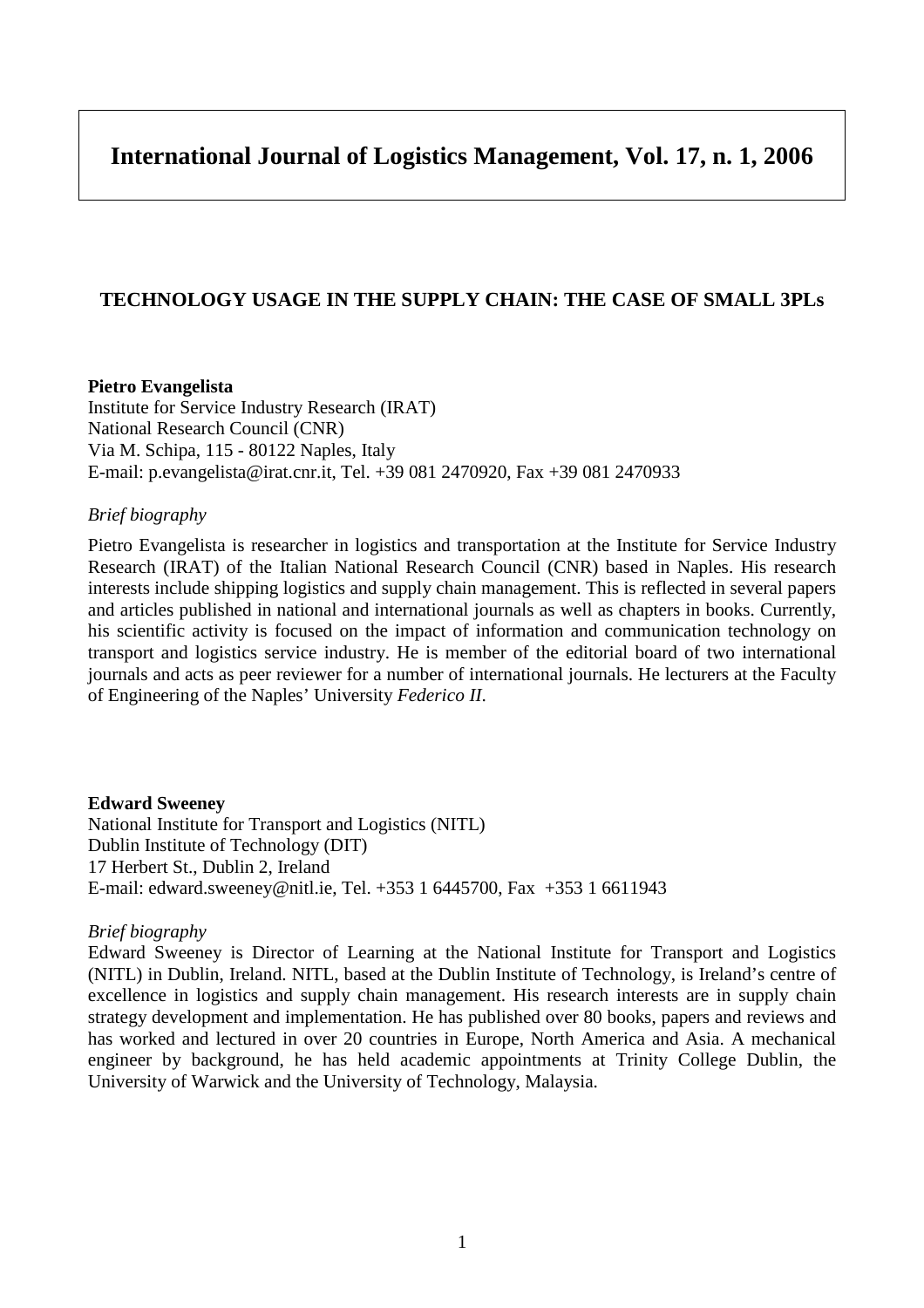#### **TECHNOLOGY USAGE IN THE SUPPLY CHAIN: THE CASE OF SMALL 3PLs**

#### **Abstract**

**Purpose** - In today's supply chain management (SCM) practices, a successful strategy depends increasingly on the performance of Third Party Logistics (3PL) providers as they play a key integrative role linking the different supply chain elements more effectively. Information and Communications Technology (ICT) has become an important element of 3PL competitive capability as it enables higher levels of supply chain integration. Recent industry developments have widened the technological gap between large and small 3PLs. This is critical particularly for those markets populated by a large number of small 3PLs such as the Italian logistics industry. The purpose of this paper is to provide an overview of ICT adoption in small logistics service providers. The focus of the study is the Italian 3PL market.

**Design/methodology/approach** - The methodology adopted in this paper is based on the action research framework and it is a combination of theoretical analysis and empirical findings (focus groups and surveys). Firstly, a literature review on ICT dissemination in the international and Italian 3PL industry has been carried out. Then, a field survey has been developed preceded by two focus groups. The empirical investigation examined a sample of 153 small Italian 3PLs on the base of a definition and taxonomy proposed by the authors.

**Findings** - The results provide a useful technological profile of the surveyed companies, as well as an analysis of the role of ICT in customising services and of the factors influencing ICT adoption.

**Research limitations/implications** - To give a more robust scientific justification of the survey results it would be useful to carry out an additional large scale analysis including other countries with a high presence of small logistics service companies. Furthermore, a complementary case study analysis would be of help in defining the role of specific factors in different types of 3PL. Given the importance of small logistics providers in contemporary supply chain configurations, the main implication from a research point of view is that further investigations in this field are needed to better understand innovation paths, and how ICT can improve the competitive capabilities of 3PLs and of the wider supply chain.

**Practical implications** - The practical implications deriving from this paper are twofold. Firstly, managers of small 3PLs can use findings to set up guidelines for improving a company's technology innovation. Technology vendors can use findings to better market their service/product into the small logistics service provider segment.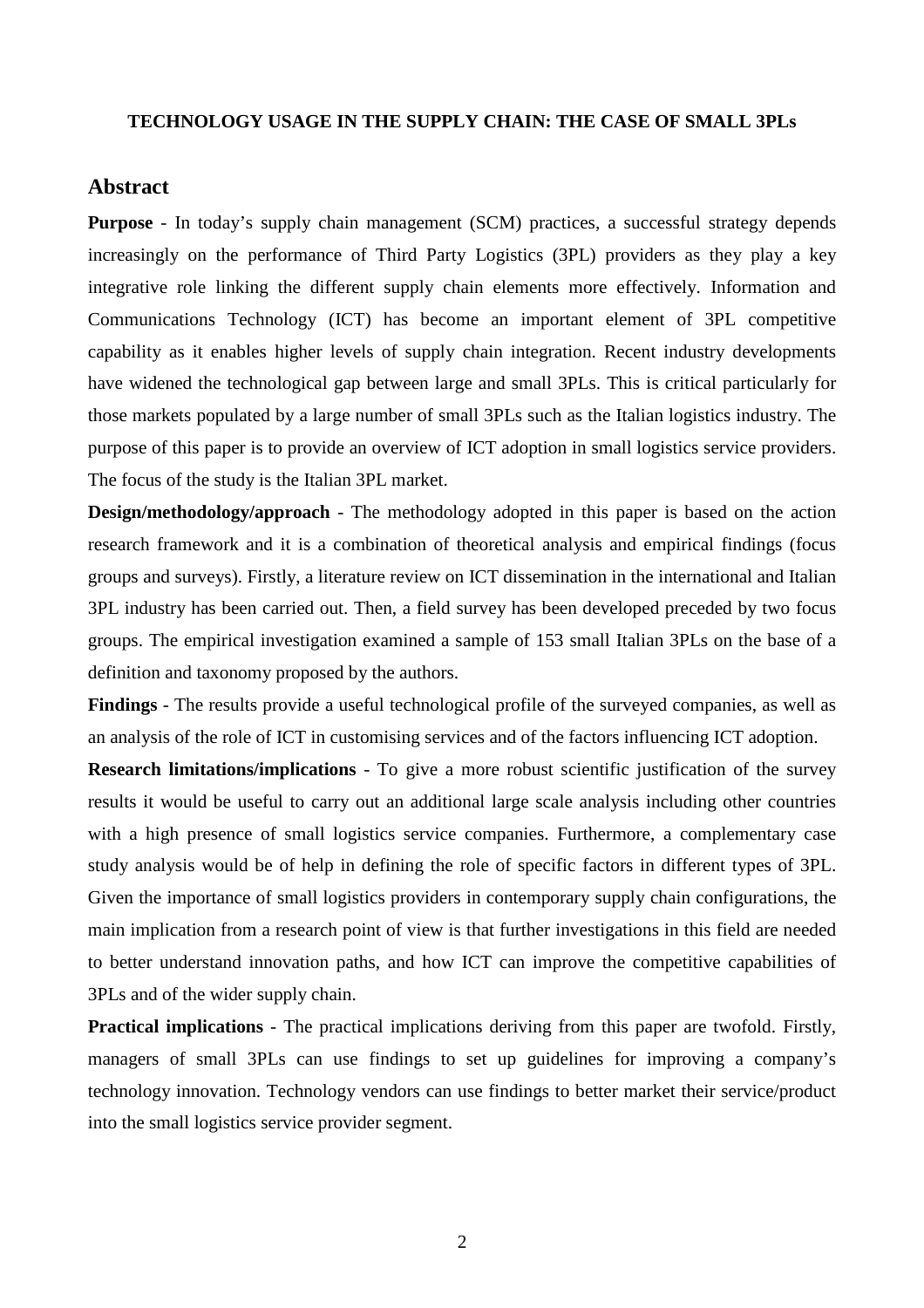**Originality/value** - Despite the fact that much has been written about the dissemination of ICT, there is still a shortage of research in the field of small 3PLs with little empirical investigation into the usage of ICT by small 3PLs. This paper provides a contribution to the filling this void and suggests some possible research directions.

**Key Words** ICT usage, Supply chain, Competitive advantage, Small logistics service providers, Italian logistics service market, Empirical survey

**Paper type** Research paper

#### **Introduction**

In recent years, a growing number of manufacturers and retailers have adopted the SCM concept in the management of their businesses. For these companies the delivery system has become an integral part of their product, to the extent that transportation and logistics are as important as the product itself (Sheffi, 1990). The application of the SCM concept leads manufacturers and retailers to outsource significant parts of their logistics (McKinnon, 1999), as well as to select and reduce the number of logistics providers with which to establish long-term relationships for the supply of "tailor-made" transportation and logistics services (Razzaque and Sheng, 1998).

Logistics companies play a more important role than in the past as they coordinate and accelerate physical and information flows along multiple levels of the supply chain (Cooper, Lambert and Pagh, 1998). Indeed, in keeping pace with rapid market changes the whole logistics system has become more efficient and flexible. This has forced 3PLs to look for accurate and realtime information on the status of the entire shipment process to increase their planning capacity and to improve customer service levels (Stough, 2001).

ICT is also of critical importance in developing logistics services in a customised supply chain context. In this regard, Sauvage (2003) noted that in a highly competitive business characterised by time compression, technological effort becomes a critical variable and a significant tool for differentiation of logistics services. Van Hoek (2002) assigned a specific role to ICT for 3PLs aiming to perform customising operations for service users. The author pointed out that the use of specific technological capabilities may leverage transport and logistics services and facilitate more effective integration across companies in the supply chain. For 3PLs, ICT capabilities can assure the rapid customisation of products and maintain competitive lead-times. The result is that competitive advantage in the 3PL industry will be based increasingly on creating value for customers as many value added activities are directly or indirectly dependent on ICT applications (Crowley, 1998).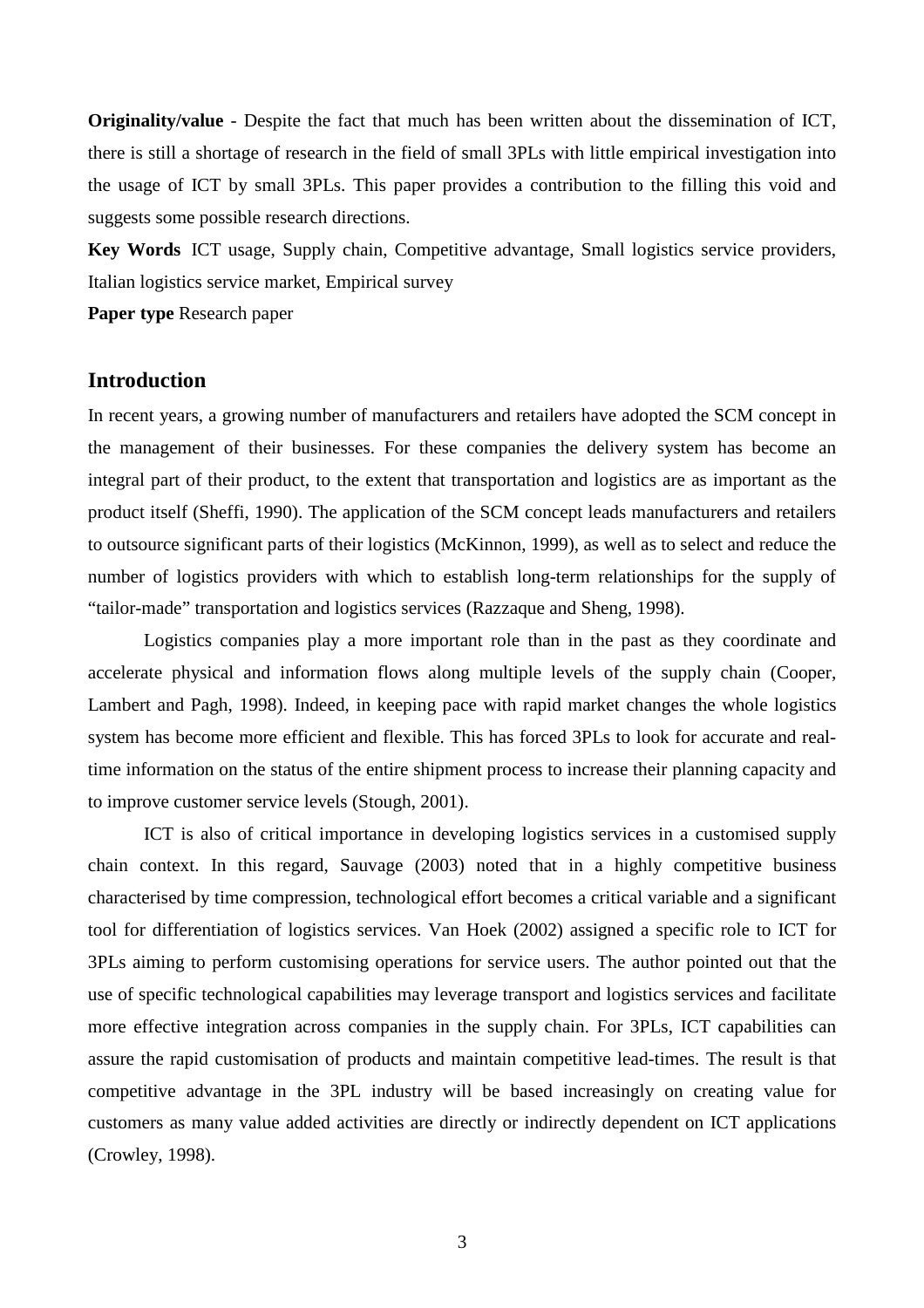Nevertheless, the use of ICT in the 3PL sector is unevenly distributed between large and small-medium sized logistics service providers [1]. Large firms have heavily invested in ICT and have actively developed information systems. Furthermore they have been using in-house information systems to support their operations for a long time. Small logistics service providers, on the other hand, have more difficulties in setting up ICT applications due to reluctance to change and insufficient human and financial resources. This has further complicated the competitive position of small logistics service providers - it seems that they have underestimated the potential of ICT as an enabler for increasing cost-efficiency and improving customer service. The real risk is that small 3PLs could either be marginalised in the marketplace as "tier suppliers" of large logistics companies, or even forced out of the market completely. The scenario that might arise could present small 3PLs with two different alternatives: survive in a low-cost world of transportation carriers (commodity providers), or pursue the expensive and problematic path of becoming value adding providers through innovation in technology and in other aspects of their operation (advanced logistics providers). This situation appears particularly critical in those markets characterised by a large number of small 3PLs and where multinational logistics companies hold a substantial market share as in the case of the Italian 3PL industry.

From a research point of view, while information technology in large 3PLs has been widely investigated (Larson and Gammelgaard, 2001; van Hoek, 2000; Berglund, van Laarhoven, Sharman and Wandel, 1999; Peters, Cooper, Lieb, and Randall, 1998) there is still a shortage of research in the field of small 3PLs with little empirical investigation analysing the adoption of ICT by these companies. Considering the limited quantitative evidence about the usage of ICT in small logistics service providers, the study described in this paper attempts to fill this void through an empirical investigation developed on a sample of small Italian logistics service providers. The survey is aimed at analysing ICT usage in the sector and at identifying the main factors affecting the adoption of technology.

Following this introduction, an overview of the Italian logistics service market is provided. The subsequent section analyses the recent trends associated with the dissemination of ICT in the international transport and logistics service industry, followed by an analysis of information technology usage in the Italian 3PL sector. The research approach used to investigate ICT usage in a sample of 153 small Italian logistics companies through a mail survey is described. The main research findings are then presented. The concluding section discusses the managerial and research implications of the survey.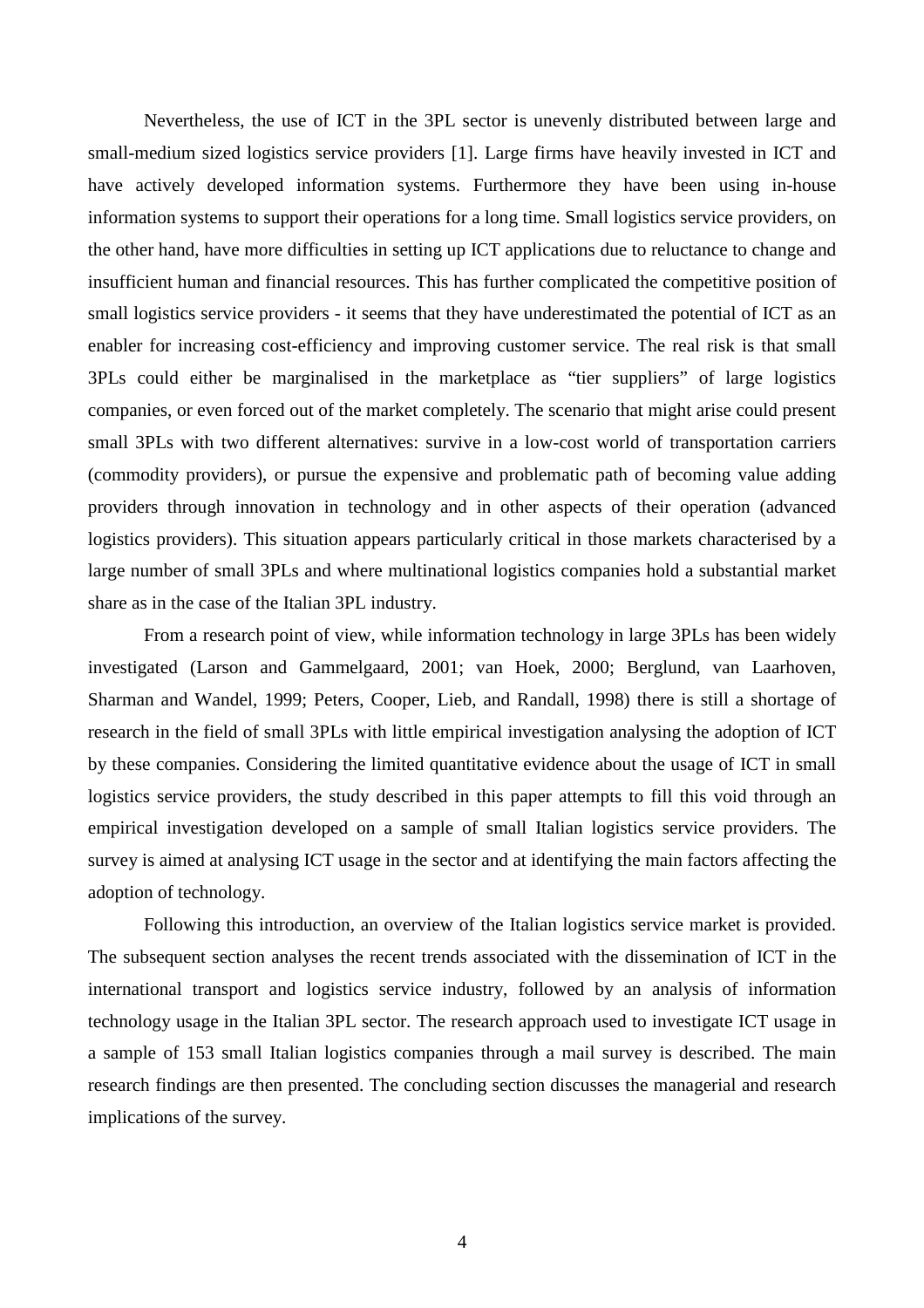#### **Background to the Italian logistics service industry**

Several sources estimate that in 2001, the Italian 3PL market was the fifth largest European market (after Germany, UK, France and Benelux) with the highest expected growth rate in Europe in coming years (Harvey, 2003). Nevertheless, it is approximately four times smaller than the German market ( $\in$ 13.9bn against  $\in$ 2.9bn). In the same year, the total value of logistics outsourcing was approximately  $\epsilon$ 12bn (3.6% of the Italian GNP). It should be noted that the difference between the above figures is because the first (i.e.  $\epsilon$ 2.9bn) does not include transportation, while the second  $(\infty)$  includes transportation services as part of the total value of logistics outsourcing.

The most recent data estimate the number of firms in the sector at between 145,000 (Confetra [2]) and 205,000 (Unioncamere [3]). These data indicate that one of the main characteristics of the Italian market is its high fragmentation. For example, Albo Nazionale Autotrasportatori [4] estimates that in the road freight transport sector there are about 180,000 haulage companies with about 85% of them owning no more than 3 vehicles. Other European markets are characterised by fewer firms and a higher number of vehicles per company. For example in Germany there are 42,430 road haulage companies, 42,866 in France and 9,430 in The Netherlands (KPMG, 2003).

Furthermore, a recent analysis carried out by an Italian logistics magazine, *Il Giornale della Logistica* (June/July 2004, p. 48), on a sample of 1,000 Italian 3PLs ranked by turnover shows that: a) the first 100 companies produce 64% of the total sample turnover, and b) for the first 200 companies the percentage is 75%. The fragmentation of the market is also evident considering employee data. Confetra estimates the total number of employees in the sector at around 420,000 people in 2004. According to KPMG (2003) about 50% of Italian logistics providers employ less than 50 people, and that 35% of them employ less than 9 people. The fragmentation of the Italian logistics service industry emerging from the above picture has facilitated the entry of large foreign logistics groups, including TNT, Deutche Post, Eurogate, ABX and British Post Office in recent years. Many of the most advanced and attractive Italian providers of larger size with consolidated business experience were acquired by multinational logistics groups in the period 1998-2001. It is worth noting that, excluding the Grimaldi Group based in Naples, no international acquisitions have made by Italian companies on international markets in the same period (Federtrasporto, 2003). This is a further sign of their financial and competitive weakness in comparison to foreign companies.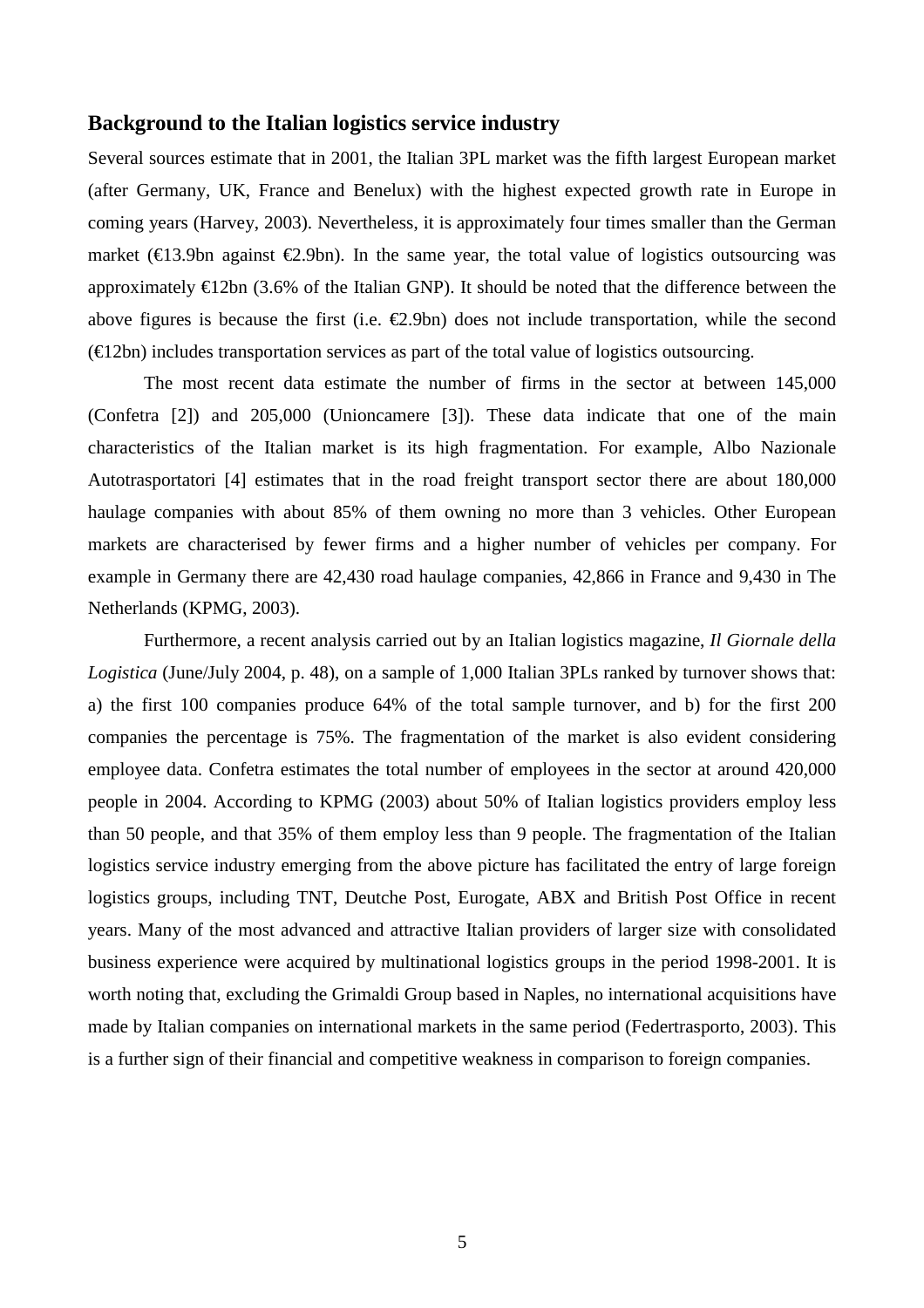# **Recent ICT trends in the international and Italian transport and logistics service industry**

As noted earlier, in the context of evolving SCM adoption manufacturers and retailers are demanding a higher degree of integration of the business processes of all supply chain participants through ICT and Internet technologies. As a result, 3PLs are devoting increasing importance to ICT in the management of their businesses and ICT is fast becoming one of the main drivers of change, posing new strategic challenges to logistics providers.

#### **The impact of ICT on the international 3PL industry**

The increasing role of ICT has contributed to the evolution of the competitive scenario in the international 3PL industry (Regan and Song, 2001). The following three trends are evident as a consequence of the impact of ICT and web technologies on the industry (Evangelista, 2002).

*New e-services*. One of the first visible effects associated with the increasing dissemination of ICT in the logistics service industry is the integration of traditional services (transportation and warehousing) with information-based services (e.g. tracking & tracing, booking, freight rate computation, routing & scheduling). Although logistics companies may not be considered leaders in the field of technological innovation (Tilanus, 1997), over the last few years such companies have made significant progress in the adoption of new technologies, particularly those linked to the Internet (Lynagh, Murphy, Poist, and Grazer, 2001). Today, the main transport and logistics service firms are able to provide a variety of information via the Internet and to secure transactions online with customers through their websites (Ellinger, Lynch, Andzulis and Smith, 2003).

*New functions*. The dissemination of ICT has opened up new opportunities for the development of new roles in the supply chain, the so-called infomediaries or on-line freight emarketplaces. The purpose of these web-based intermediaries is to give added value to transport and logistics businesses through greater efficiency and information transparency. They run Internet portals which bring together buyers and sellers of transport and logistics services (Gudmundsson and Walczuch, 1999). There are also a variety of e-marketplaces operating over the Internet and the dividing lines between them are somewhat blurred (Unctad, 2000).

*New alliances*. Another feature emerging alongside the Internet and e-business is the creation of a new category of service provider called Fourth Party Logistics (4PL). A 4PL is a supply chain integrator who assembles and manages the resources, capabilities and technology of its organisation with those of complementary service providers to deliver a comprehensive supply chain solution (Bade, Mueller, and Youd, 1999). 4PLs enable customers to outsource the management of the entire logistics network to a single organisation and to re-engineer supply chain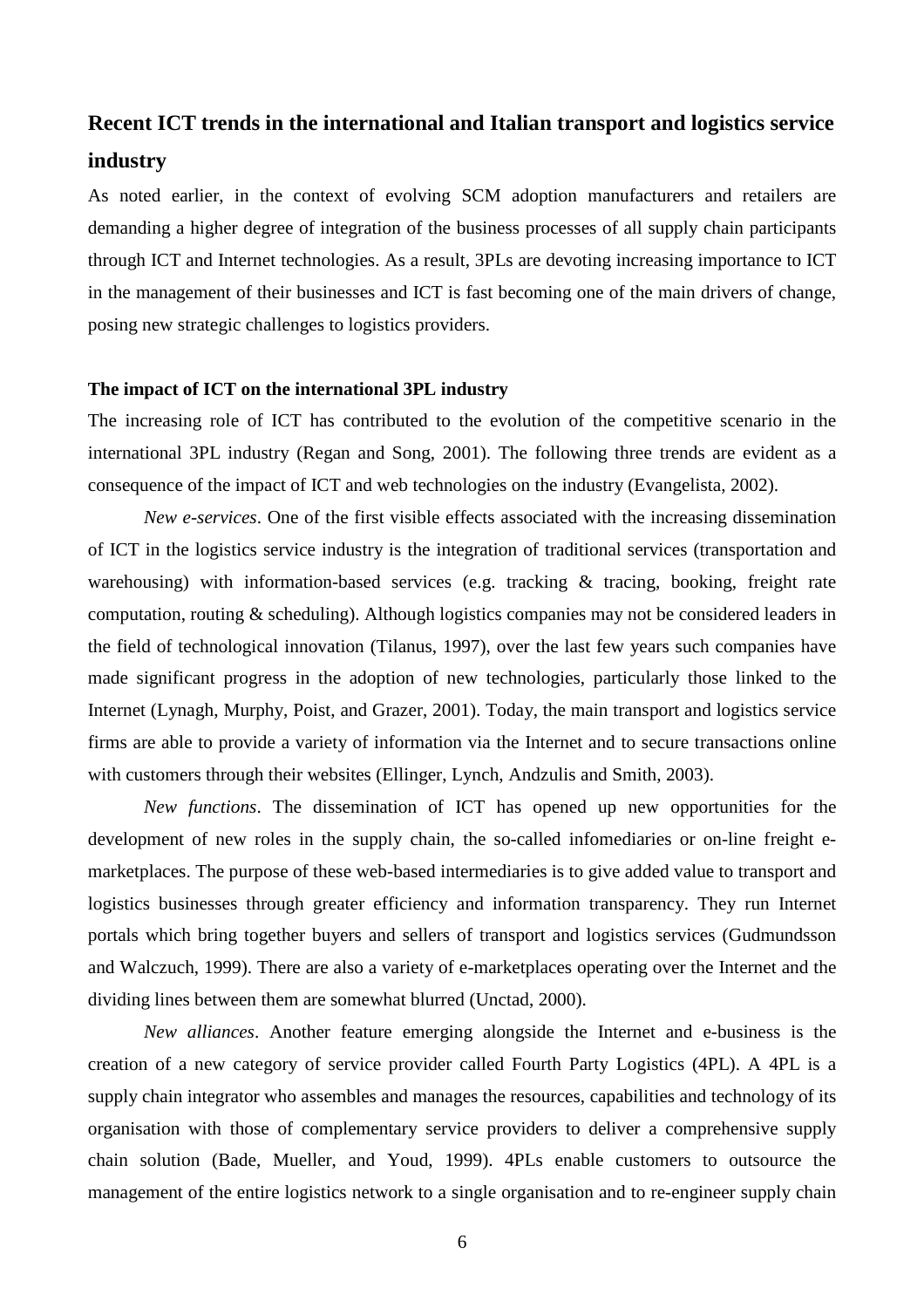processes. Often 4PLs have been set-up through alliances formed with management consulting companies, financial service companies and technology providers. Beyond the emergence of 4PLs, there is an ongoing trend in the logistics service industry to form alliances with firms operating in other industries (Eyefortransport, 2001).

#### **ICT usage in the Italian logistics service market**

Although ICT development has strongly affected the international logistics service industry in recent years, the adoption of new technologies in the Italian logistics service market appears relatively low. A number of surveys confirm this situation. Merlino and Testa (1998) analysed the level of computerisation and ICT investment by 3PLs in Northern Italy. The study, carried out on a sample of 197 firms, revealed that these companies are only at the initial stage of adopting ICT. The survey highlighted that the dissemination of new technologies is proceeding at an intermittent and non-homogeneous pace. Investments in new technology are still motivated by a tactical rather than a strategic logic. The authors attribute this to the history of the firm and its entrepreneurial culture.

Another survey, aimed at assessing the relationship between company culture and the usage of ICT, was conducted on a sample of 48 shipping agents and freight forwarders located in Southern Italy, specifically in the Campania region (Minguzzi, and Morvillo, 1999). The results showed that investments in computer hardware and software are mainly associated with entrepreneurial culture rather than with economic and business matters.

Other recent surveys report a number of interesting issues. KPMG (2003) pointed out that in comparison to other industries, ICT investment in the Italian 3PL industry is limited. Furthermore, the level of outsourcing of ICT and e-business applications is very low. There is evidence of low penetration of telematics in the road transport segment due to high implementation/running costs and long investment payback periods (CSST and Cranfield University, 2002). Finally, a recent survey shows that the telephone is the most widely used communication tool, while the use of webbased technologies is still limited (Freight Leaders Club, 2003).

The results of the above studies indicate an interesting scenario. Despite the potentially important role of ICT in improving the competitive capability of 3PLs, there is a limited level of ICT adoption with particular reference to the Internet and e-business tools.

#### **Research approach**

ICT has triggered multiple waves of changes in the logistics service industry. New technology is reshaping the organisation and structure of this industry as ICT impacts significantly on the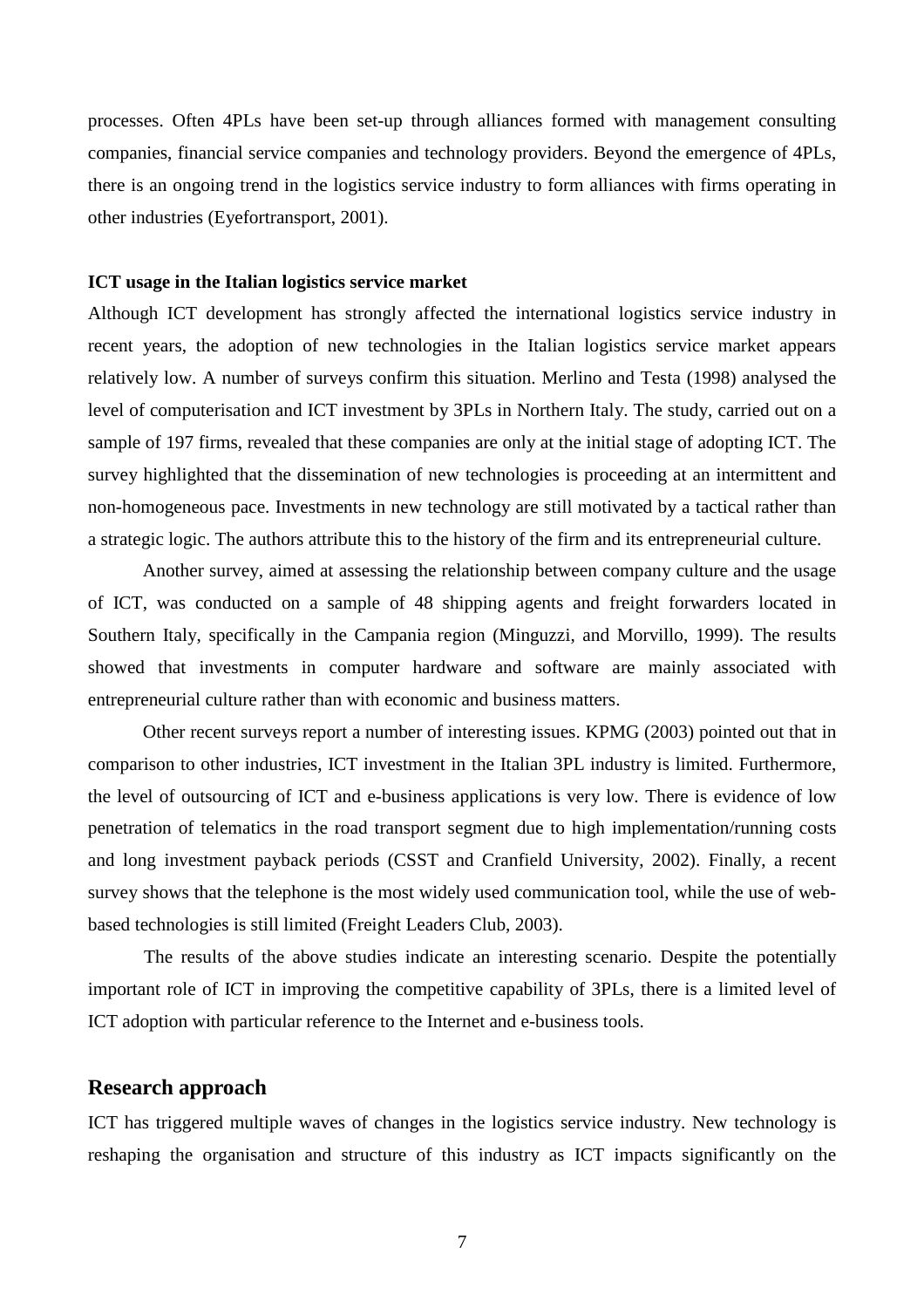operations of 3PLs. Accordingly, 3PLs are gradually shifting from an asset-based offer to a more process-oriented approach largely based on knowledge and information management.

Within this process, while large 3PLs are gaining substantial benefits from technology usage and implementation, the nature of changes resulting from ICT usage in small logistics service providers remains unclear. This is reflected by the existing gap in the literature where the role, and the developing competitive capabilities, of small 3PLs are seriously underestimated. This is surprising considering that the vast majority of transport and logistics companies in the European Union are small [5]. This gives rise to the need to develop research and investigation in order to acquire a deeper understanding and in-depth knowledge regarding the improvement of competitive abilities of small logistics providers. This is particularly relevant for those markets in which there is a strong presence of small 3PLs. Consequently, the Italian logistics service market appears a suitable context for this research.

This research seeks to narrow the knowledge gap in the field of ICT adoption in small 3PLs through an empirical investigation. The aim of the survey is to provide an overview of ICT adoption in small logistics service providers. The specific objectives are as follows:

- 1. to set-up a technological profile of the surveyed companies in terms of both ICT investment size and information technology systems and tools adopted;
- 2. to analyse the role of ICT tools in supporting the customisation of services; and,
- 3. to analyse factors influencing the adoption of ICT.

#### **Survey method**

The survey methodology has been organised into the following seven steps:

a) *Definition of basic survey objectives and preparation of the draft questionnaire.*

b) *Establishment of focus groups.* These were held in Rome and Milan in April 2004. Almost 20 key actors (ICT managers of small 3PLs, ICT consultants, directors of Italian logistics associations, researchers and academics) were involved in the two meetings. The main aim was to submit the basic survey objectives and draft questionnaire in order to get useful feedback from participants and to test the suitability and comprehensibility of the questionnaire. A further aim was to get the help of associations in administering questionnaires through the use of their mailing lists and the use of their logos. In addition, an agreement was reached with four Italian magazines (two logistics/transport magazines and two ICT magazines) to give free annual subscription to respondents.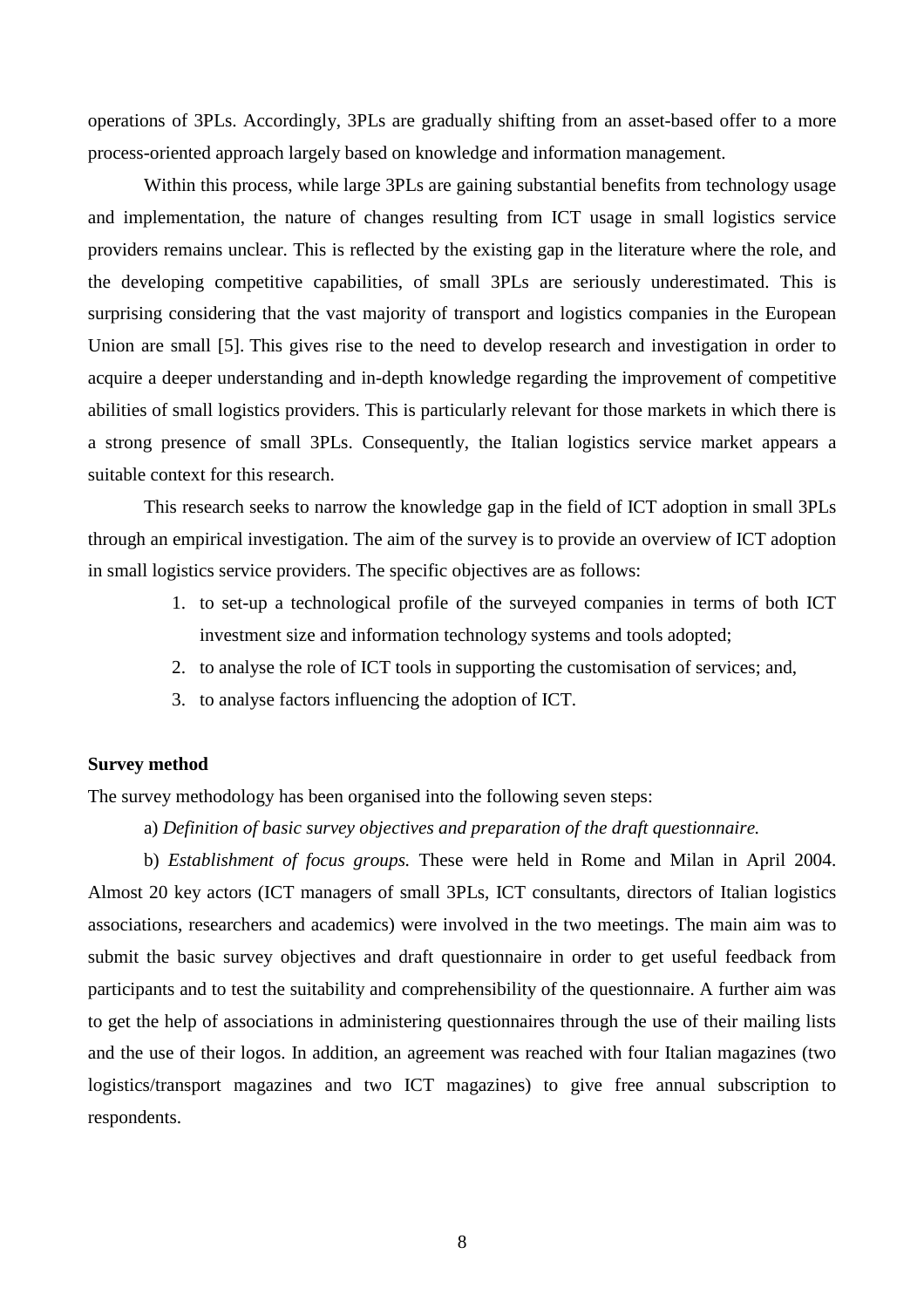c) *Re-focussing of survey objectives and questionnaire.* Based on the focus group results, this step enabled a better focus on the survey objectives and obtained useful inputs in finalising the questionnaire. The final questionnaire contained 37 questions, divided into four sections.

d) *Population definition*. Based on definitions in the literature (Protrans, 2001) the structure of the Italian logistics sector and the specific objectives of this research, the following definition of 3PL is proposed (modified from Berglund, van Laarhoven, Sharman and Wandel, 1999, p. 59):

*"Third-party logistics are activities carried out by a logistics service provider on behalf of a shipper and consisting of at least transportation. In addition, other activities can be integrated into the service offering, for example:* 

- *Warehousing and inventory management;*
- *Information related activities, such as tracking and tracing; and,*
- *Value added supply chain activities, such as secondary assembly and installation of products".*

This definition reflects some of the thinking behind the definitions in the relevant literature. Furthermore, it is compatible with the specific characteristics of the Italian industry and is, therefore, usable in the context of the specific objectives of this research project. There are a number of features of the definition that are worthy of comment:

- Companies which provide purely transport services are included;
- The role of warehousing and the associated management of inventory, an integral part of many theoretical definitions, is cited as the first of the non-compulsory activity elements – this reflects the fact that for many 3PLs their first foray into non-transport activities is in this area;
- The non-compulsory activity elements include both information related activities as well as elements of physical supply chain functionality which may be outsourced by customers; and,
- The word "integrated" is used to indicate the importance, where more than one service is offered, of providing customers with a coordinated approach to the development and execution of logistics solutions.

As the vast majority of firms in the Italian transport and logistics sector are small and provide a very limited range of purely transport services, they can be classified as 3PLs using this definition. However, a recent study indicates that the implementation of ICT systems for transport management can be commercially justified only for companies operating more than 5 vehicles (McClelland and McKinnon, 2004). For the purposes of the research, therefore, the above 3PL definition has been narrowed to exclude very small providers that are marginal in the context of the wider supply chain. As pointed out earlier, Confetra's most recent estimate (2004) of the total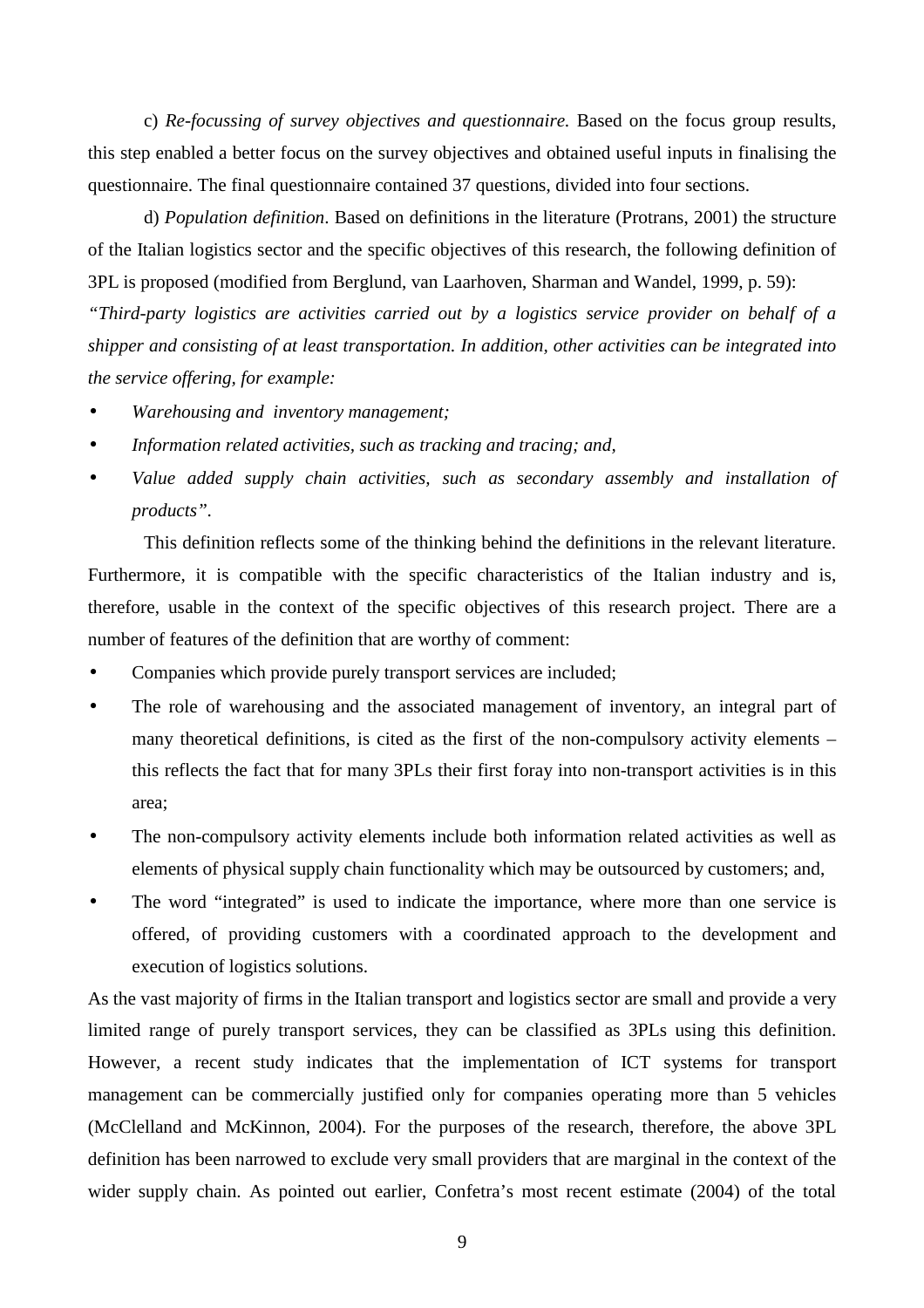number of Italian 3PLs is 145,000. Based on this, the total population in this research is estimated at approximately 21,500.

e) *Preparation of the mailing list.* The large number of associations and the different taxonomy adopted to segment the market have produced a plethora of statistics calculated using different criteria. In addition, a national directory of Italian logistics companies does not exist. This is reflected in the low level of consistency and quality of data and information about logistics companies operating in the Italian market. For this reason, the company information was obtained from several sources - partly from the Italian logistics associations that took part in the focus groups and partly from other sources (including logistics magazine subscribers and transport e-marketplace databases) as reported in table 1. More information regarding population definition is provided in the next section.

| Data Concenton and Mannig List<br><b>Sources</b> | <b>Number of</b> |
|--------------------------------------------------|------------------|
|                                                  | companies        |
| Confetra                                         | 677              |
| Logistica Management                             | 531              |
| Logica                                           | 471              |
| Il Giornale della Logistica                      | 363              |
| Assologistica                                    | 183              |
| Ogenet                                           | 152              |
| <b>IRAT-CNR</b> database                         | 65               |
| <b>Freight Leaders Club</b>                      | 22               |
| <b>Draft mailing list</b>                        | 2,464            |
| Duplications                                     | 237              |
| Large companies                                  | 99               |
| Non logistics companies                          | 136              |
| <b>Final mailing list</b>                        | 1,992            |

**Table 1 Data Collection and Mailing List** 

After the draft mailing list was developed, each individual company was checked and a number of inconsistencies were detected. This reduced the total number of companies included in the survey from 2,464 to 1,992, as shown.

f) *Survey implementation.* The questionnaire was mailed to 1,992 companies throughout Italy in June 2004 with a stamped addressed return envelope for respondents' returns. The total number of questionnaires received was 169. The questionnaires collected were filtered to resolve inconsistencies and anomalies. 16 questionnaires were found unusable and excluded from the survey since they were incomplete or out of the scope of the research. The final number of usable responses was 153, as shown in table 2. Furthermore, to ensure data reliability and completeness,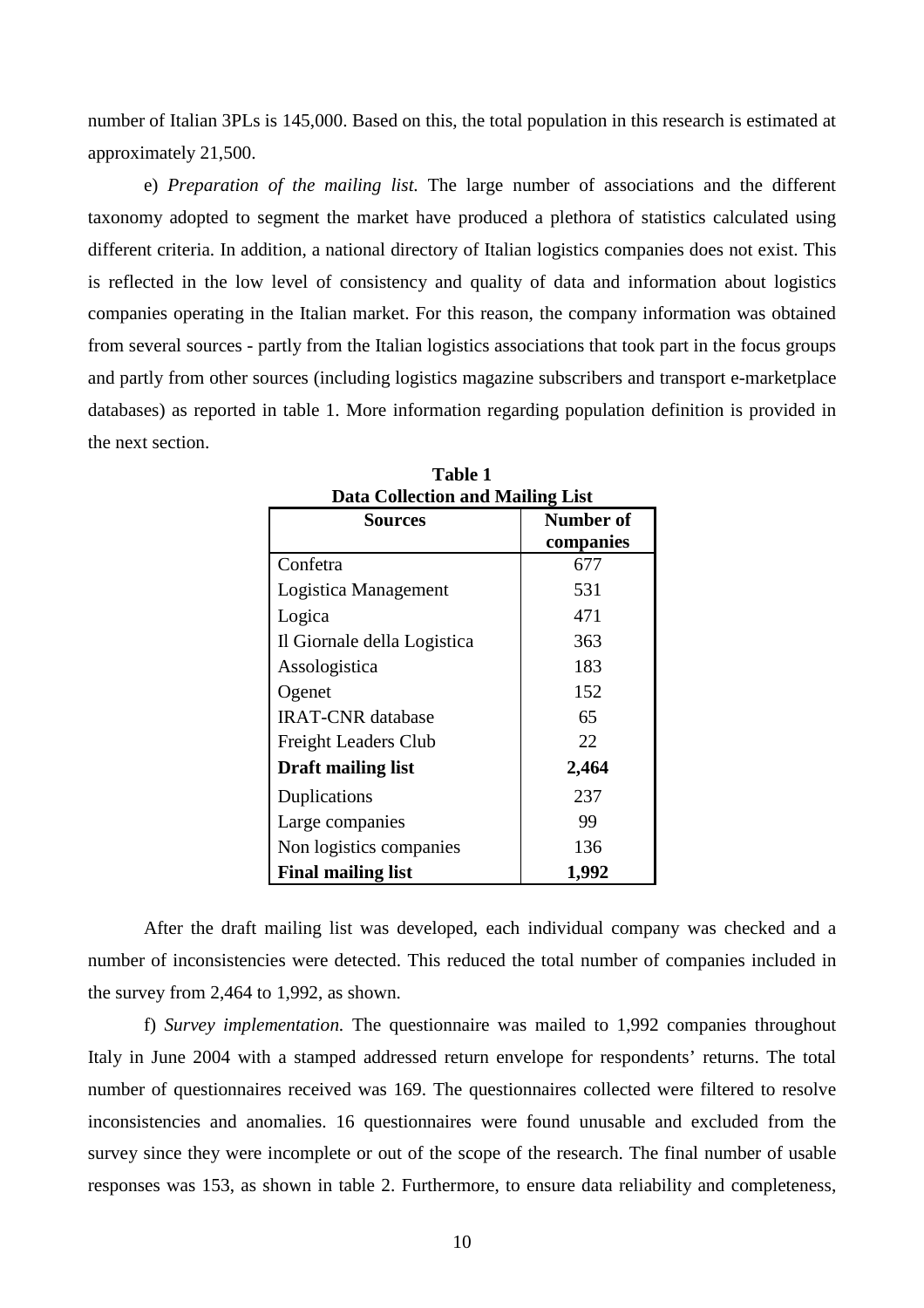respondents were subsequently contacted by email and telephone in order to clarify unclear responses or to add missing data. A number of non-respondents were also contacted. There was no evidence of any significant non-response bias.

**Table 2** 

| <b>Sample Firm Definition</b>                                   |       |  |  |  |  |  |  |
|-----------------------------------------------------------------|-------|--|--|--|--|--|--|
| Companies contacted                                             | 1,992 |  |  |  |  |  |  |
| Questionnaires received                                         | 169   |  |  |  |  |  |  |
| Questionnaires unusable                                         | 16    |  |  |  |  |  |  |
| <b>Total usable questionnaires</b> ( <i>response rate</i> 7.7%) | 153   |  |  |  |  |  |  |

g) *Sample classification.* Within the population, a taxonomy is proposed based on the following three categories:

- 1. **Full Haulage Providers**: those companies within the population for which transport activities represent 100% of turnover;
- 2. **Basic Logistics Providers**: those companies for which transport and warehousing together comprise over 50% of turnover; and,
- 3. **Advanced Logistics Providers**: those companies for which transport and warehousing together comprise less than 50% of turnover (i.e. where more than 50% of the total turnover is generated by value added logistics and SCM services).

Table 3 shows a breakdown of the sample firms by provider type according to the above classification criteria.

| <b>Sample Firm Classification</b>   |              |  |  |  |  |  |
|-------------------------------------|--------------|--|--|--|--|--|
| <b>Full Haulage Providers</b>       | 36 (23.5%)   |  |  |  |  |  |
| <b>Basic Logistics Providers</b>    | $67(43.8\%)$ |  |  |  |  |  |
| <b>Advanced Logistics Providers</b> | 50(32.7%)    |  |  |  |  |  |
| <b>Total</b>                        | $153(100\%)$ |  |  |  |  |  |
|                                     |              |  |  |  |  |  |

**Table 3** 

# **Survey findings**

In this section, the results of the empirical investigation are presented. Following an overview of the sample characteristics, the section documents and discusses the survey results for each research objective set out earlier.

## **Sample characteristics**

Table 4 provides details about the distribution of the sample in terms of types of provider and firm size using employee bands according to the EU definition of SMEs. Of the 153 respondents, almost 27% are micro companies and 42.5% are small, while about 30% are medium firms.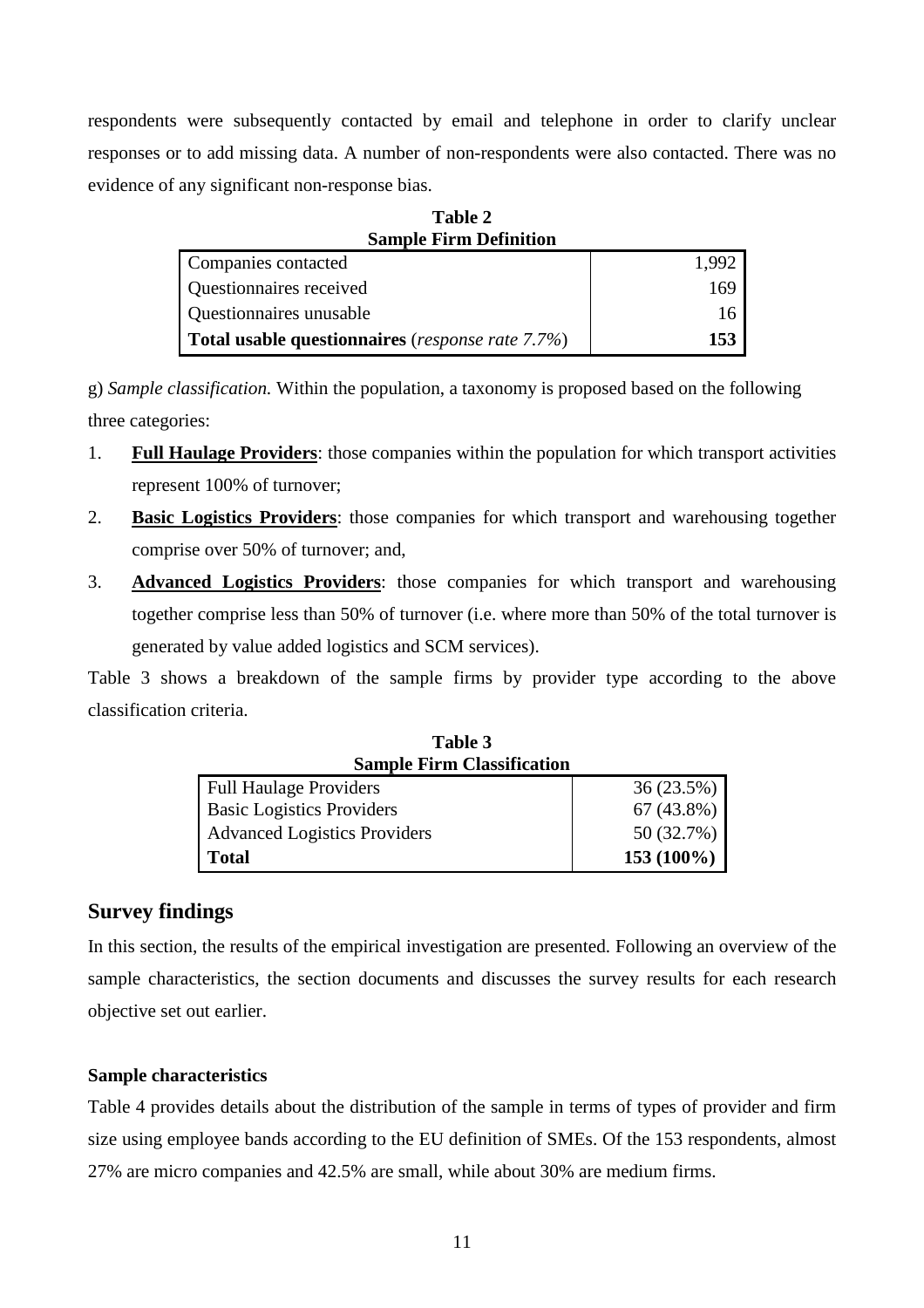| Respondents by Librated Type and Firm Size |         |       |              |               |           |               |     |              |  |
|--------------------------------------------|---------|-------|--------------|---------------|-----------|---------------|-----|--------------|--|
|                                            | Full    |       | <b>Basic</b> |               | Advanced  |               |     | <b>Total</b> |  |
|                                            | Haulage |       | Logistics    |               | Logistics |               |     |              |  |
| Employee bands                             | N       | $\%$  | N            | $\frac{0}{0}$ | N         | $\frac{0}{0}$ | N   | $\%$         |  |
| Micro (less than 10)                       | 12      | 29.3% | 17           | 41.5%         | 12        | 29.3%         | 41  | 26.8%        |  |
| Small (from $10$ to $50$ )                 | 16      | 24.6% | 32           | 49.2%         | 17        | 26.2%         | 65  | 42.5%        |  |
| Medium (from $51$ to $250$ )               | 8       | 17.0% | 18           | 38.3%         | 21        | 44.7%         | 47  | 30.7%        |  |
| <b>Total</b>                               | 36      | 23.5% | 67           | 43.8%         | 50        | 32.7%         | 153 | 100%         |  |

**Table 4 Respondents by Provider Type and Firm Size** 

Figure 1 provides a breakdown of the respondents by the main Italian geographical areas. The majority of the sample firms are located in the northern part of the country (76.5%). There are two reasons for this. Firstly, the majority of Italian manufacturing and economic activities is concentrated in the north of the country. This results in the vast majority of the Italian logistics companies being located in that area. Secondly, the relationship between economic context and the entrepreneurial culture of companies, especially in small business, is well documented (see, for example, Minguzzi and Passaro, 2000). In the case of Italy, the differences in the economic context between north and south has significantly affected the development of entrepreneurial culture in the two regions. Companies located in the south are generally characterised by a lower level of innovation and openness towards the external environment. This tends to reduce the willingness of companies to cooperate with academics and researchers (Evangelista and Morvillo, 1998; Minguzzi and Morvillo, 1999).



Figure 2 shows the number of value added services offered beyond transport and warehousing by the surveyed companies. Moving from full haulage to advanced logistics providers the number of value added services offered increases dramatically. This supports the validity of the classification criteria adopted in this study.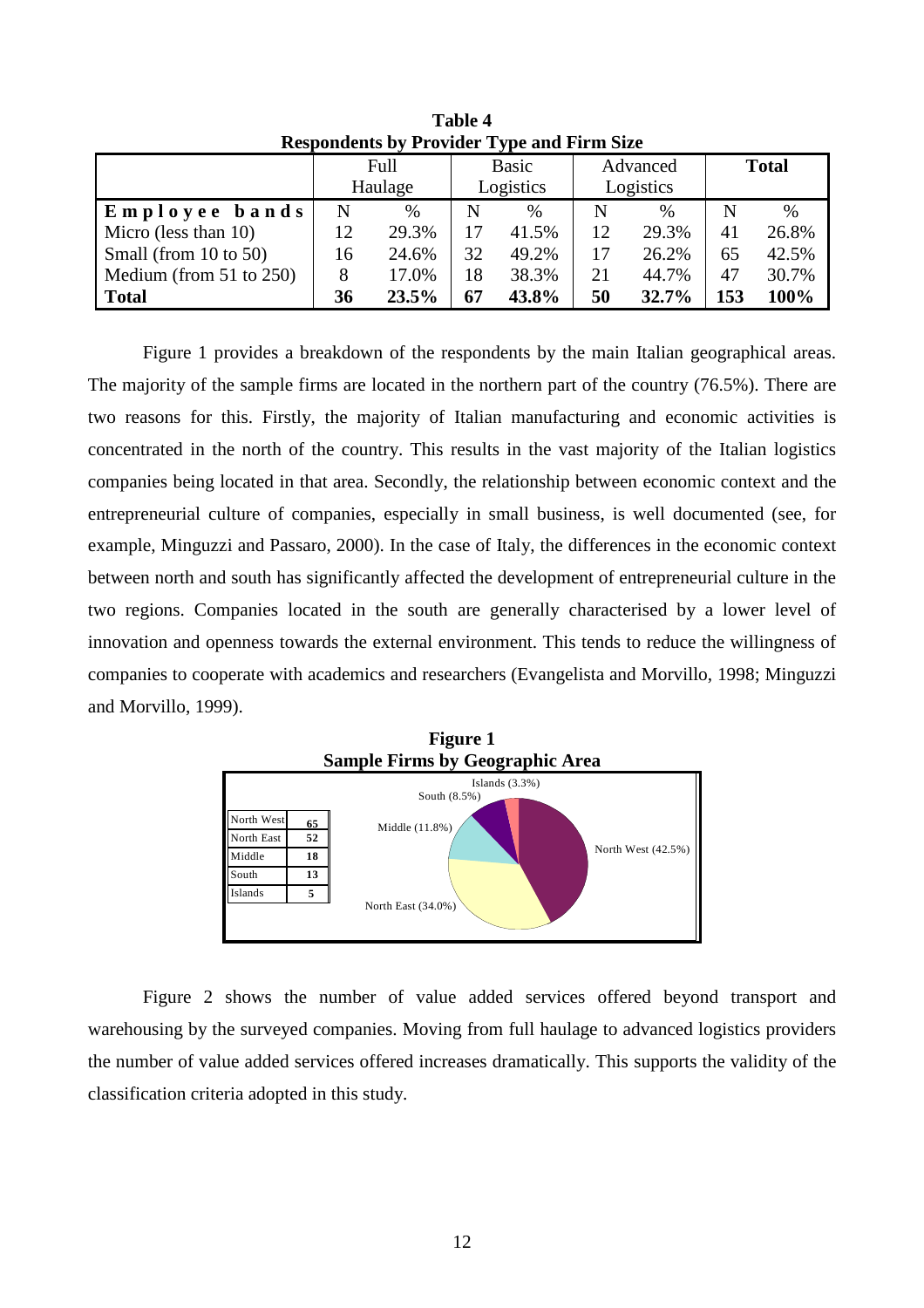

**Figure 2 Value Added Services Supplied Beyond Transport and Warehousing** 

## **Technological profile of the surveyed company**

The following set of data describes the technological profile of the surveyed companies. Figure 3 provides a summary of total ICT costs (hardware, software, employees, consultancy and communication costs) as a percentage of total company costs in 2003.

**Figure 3 Percentage of ICT Costs on Total Company Costs (2003)** 

| less than $0.5%$        | 9   | $9.0\%$ | 9.0%       |
|-------------------------|-----|---------|------------|
| from $0.5\%$ to $1\%$   | 27  | 27.0%   | 27.0%      |
| from $1.01$ to $3\%$    | 30  | 30.0%   | 30.0%      |
| from $3.01\%$ to $10\%$ | 23  | 23.0%   | 23.0%      |
| more than 10%           | 11  | 11.0%   | 11.0%<br>◸ |
| Total                   | 100 | 100.0%  |            |

Of the 100 companies that responded to this question, 36 spent less than 1% of their total costs on ICT. 11 companies spent more than 10% of their total costs on ICT. Data reported in table 5 reveal that expenditure on ICT as a percentage of total company costs did not significantly vary among the different provider types (p=38.2%, chi2=8.55).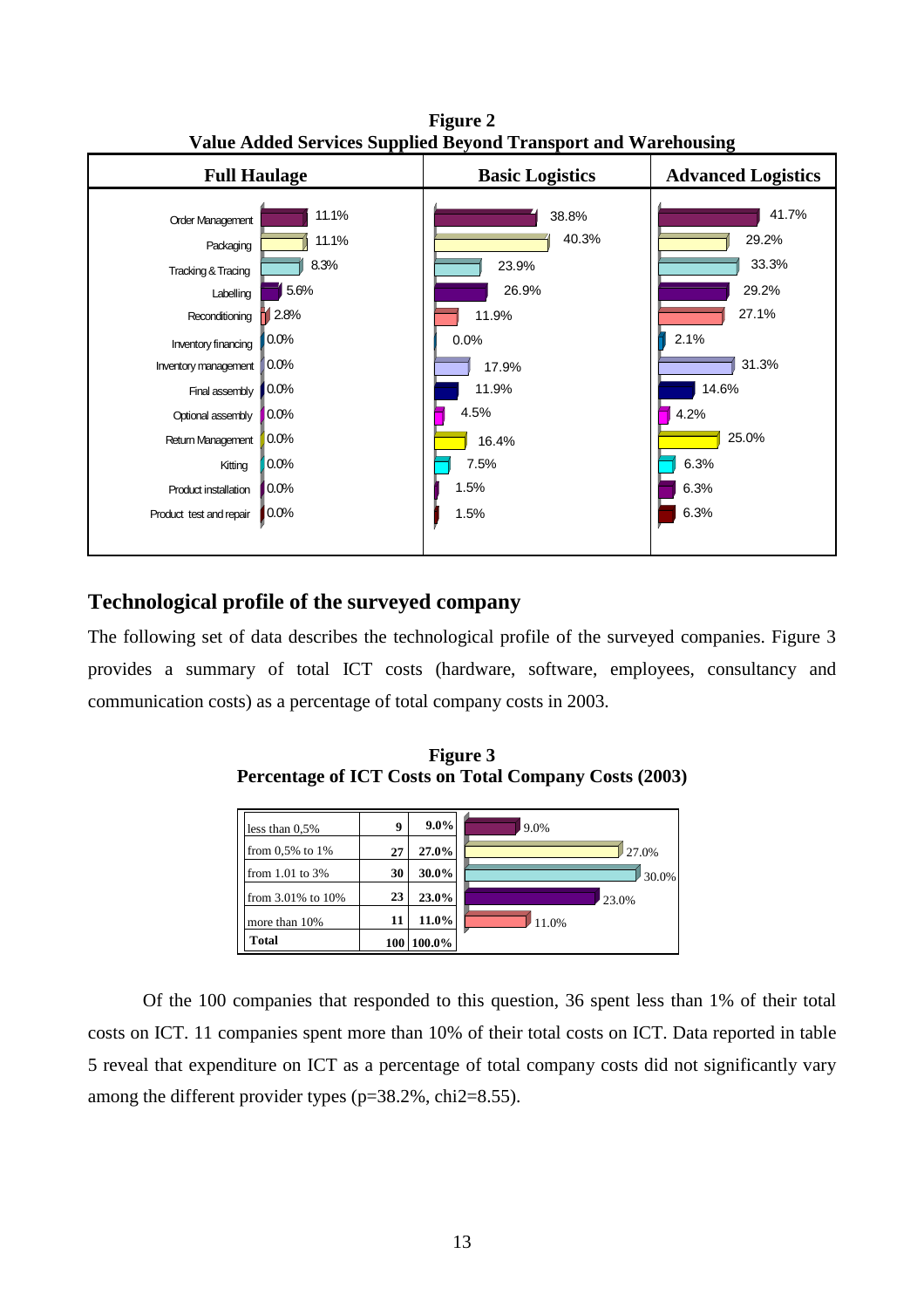| Teremage of ICT Costs on Total Company Costs by Trovider Types - 2000 |         |       |           |       |                |          |              |         |  |
|-----------------------------------------------------------------------|---------|-------|-----------|-------|----------------|----------|--------------|---------|--|
|                                                                       | Full    |       | Basic     |       |                | Advanced | <b>Total</b> |         |  |
|                                                                       | Haulage |       | Logistics |       | Logistics      |          |              |         |  |
|                                                                       | N       | $\%$  | N         | $\%$  | N              | $\%$     | N            | $\%$    |  |
| Less than $0.5\%$                                                     | 4       | 16.7% | 3         | 6.8%  | 2              | 6.3%     | 9            | $9.0\%$ |  |
| From $0.5\%$ to $1\%$                                                 |         | 29.2% | 15        | 34.1% | 5              | 15.6%    | 27           | 27.0%   |  |
| From $1.01\%$ to $3\%$                                                | 4       | 16.7% | 15        | 34.1% | 11             | 34.4%    | 30           | 30.0%   |  |
| From $3.01\%$ to $10\%$                                               | 6       | 25.0% |           | 15.9% | 10             | 31.3%    | 23           | 23.0%   |  |
| More than 10%                                                         | 3       | 12.5% | 4         | 9.1%  | $\overline{4}$ | 12.5%    | 11           | 11.0%   |  |
| <b>Total</b>                                                          | 24      | 100%  | 44        | 100%  | 32             | 100%     | <b>100</b>   | 100%    |  |

**Table 5 Percentage of ICT Costs on Total Company Costs by Provider Types - 2003** 

Figure 4 illustrates the various ICT tools that the three provider types currently adopt in their relationships with both customers and other logistics providers.



The data indicates a low level of usage of relatively sophisticated technologies among all provider types, particularly in the management of relationship with customers (e.g. ERP and CRM). The figure clearly shows that, moving from full haulage to advanced logistics providers, the use of more sophisticated technologies increases significantly. However, GPS is relatively widely used in full haulage providers (38.9%). This is perhaps not surprising given the importance of satellite navigation in purely transport businesses.

All providers use telephone, fax, mobile, Internet and email to a great extent. In relation to other ICT tools, more than half of both basic and advanced logistics providers use EDI (52.2 % and 62.5% respectively) with similar numbers using LAN (47.8% and 68.8% respectively). The usage of these technologies is quite low for full haulage providers (19.4 % for EDI and 38.9% for LAN). Though the adoption of more complex technologies (such as Wireless LAN, RFID, ERP and CRM)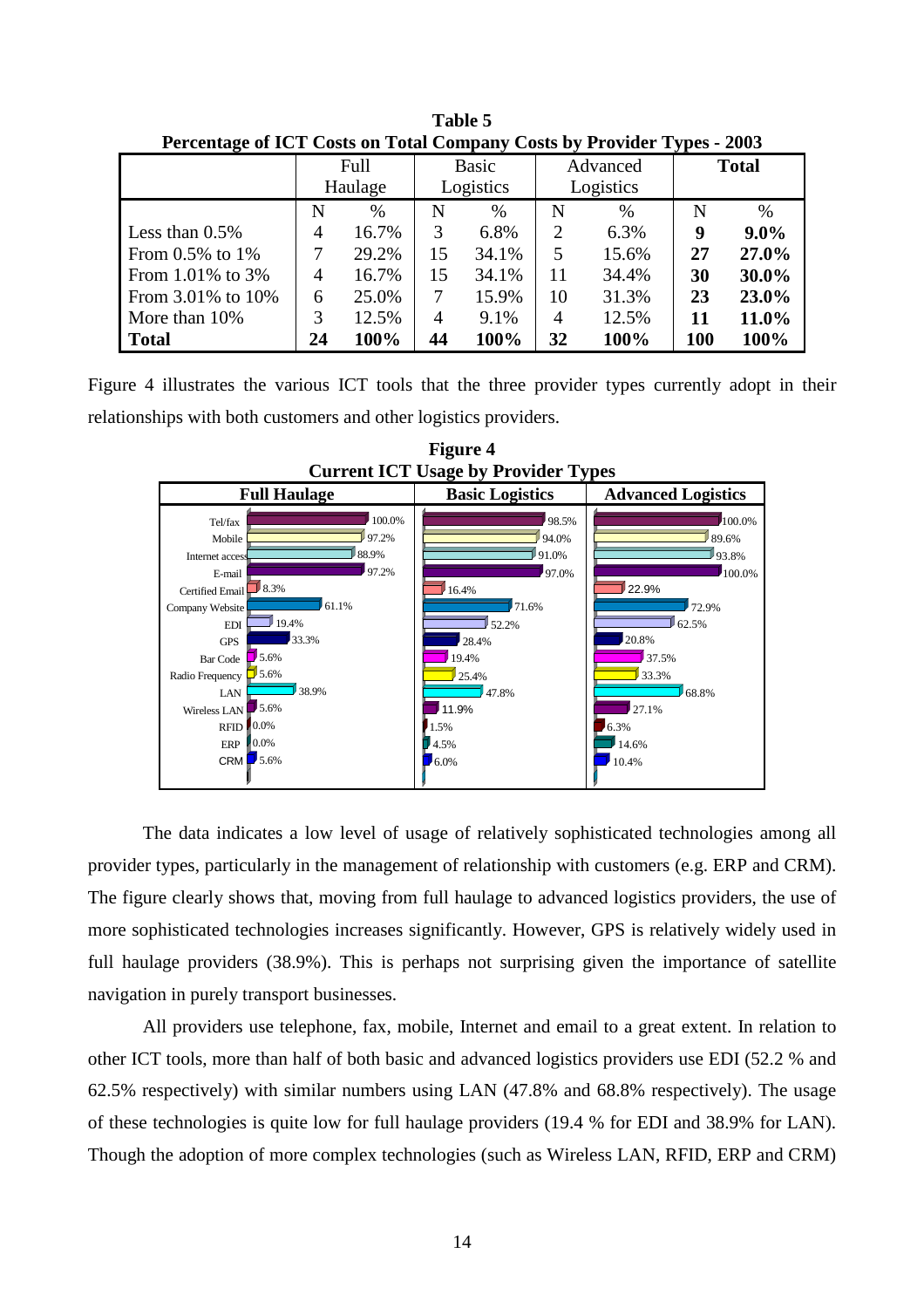is quite low in all firms, data show that these technologies are more widely used by advanced logistics providers.

Table 6 describes the degree of overall information system (IS) integration in the supply chain for different types of provider [6]. The degree of IS integration in the supply chain is quite low overall. Nevertheless, data reported in the table reveal that advanced logistics providers have a significantly higher degree of IS integration  $(p=0.9\%; F=4.86)$ .

**Table 6** 

| <b>Overall IS Supply Chain Integration</b>                    |      |  |  |  |  |  |  |
|---------------------------------------------------------------|------|--|--|--|--|--|--|
| Degree of IS integration in the supply chain<br>Provider type |      |  |  |  |  |  |  |
| <b>Full Haulage</b>                                           | 1.19 |  |  |  |  |  |  |
| <b>Basic Logistics</b>                                        | 1.90 |  |  |  |  |  |  |
| <b>Advanced Logistics</b>                                     | 2.44 |  |  |  |  |  |  |
| <b>Total</b>                                                  | 1.90 |  |  |  |  |  |  |

Scale:  $0 =$  no IS integration;  $1 =$  partial IS integration;  $2 =$  full IS integration

A more detailed analysis of information system integration is given in table 7. These data confirm that most providers have no integration with other supply chain participants (85.9%). The data indicates a significant difference among the types of provider as in the case of advanced logistics, which have the highest number of companies fully integrated in comparison with full haulage and basic logistics (p=4.8%; chi2= 9.58).

| Information Systems Integration         |                 |         |                           |       |                       |       |       |       |  |
|-----------------------------------------|-----------------|---------|---------------------------|-------|-----------------------|-------|-------|-------|--|
|                                         | Full<br>Haulage |         | <b>Basic</b><br>Logistics |       | Advanced<br>Logistics |       | Total |       |  |
|                                         | N               | $\%$    | N                         | $\%$  | N                     | $\%$  | N     | $\%$  |  |
| No integration                          | 35              | 97.2%   | 58                        | 87.9% | 35                    | 74.5% | 128   | 85.9% |  |
| Limited integration ( <i>i.e. MRP</i> ) |                 | $0.0\%$ | 3                         | 4.5%  | 3                     | 6.4%  | 6     | 4.1%  |  |
| Full integration (i.e. ERP)             |                 | 2.8%    | 5                         | 7.65% | 9                     | 19.1% | 15    | 10.0% |  |
| <b>Total</b>                            | 36              | 100%    | 66                        | 100%  | 47                    | 100%  | 149   | 100%  |  |

**Table 7 Information Systems Integration** 

## **The role of ICT tools in supporting the customisation of service**

In this section data relating to ICT applications used in the customisation of logistics services is presented. Amongst the most important of these tools are websites. Effective use of this tool provides the potential to simultaneously reduce costs and improve customer service. Based on the entire sample, it emerges that 105 (68.6%) have a website in place, while 48 companies (31.4%) do not. The level of company website adoption across the different provider types is: 61.1% for full haulage; 71.6% for basic providers; and 72.9% for advanced providers. This suggests that this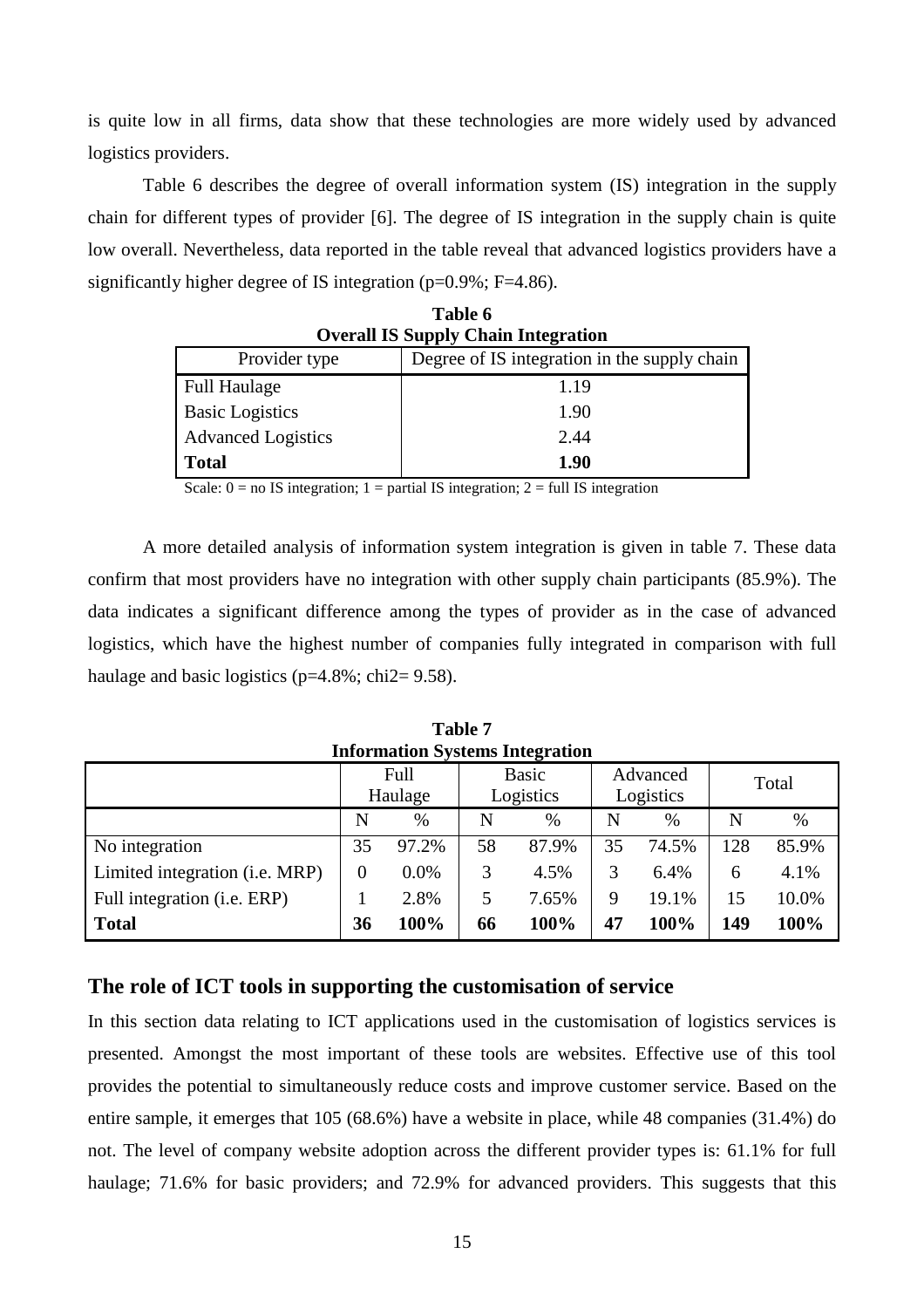technology is now well reasonably established within Italian small logistics providers. Considering website adopters, data shown in figure 5 reveal that the most important functionality associated with website usage is in the areas of electronic service catalogues, company presentation and advertising channels.



This means that adopters are not very innovative in the use of their website. In fact, according to the KPMG e-commerce business maturity model (Ellinger, Lynch and Hansen, 2003), this evidence confirms that the surveyed companies are still in the early stage of the model (basic marketing and publishing).

Figure 6 shows the reasons cited for non adoption of websites. The main reasons are:

- website deemed unnecessary for their businesses;
- customers do not require Internet services; and,
- website start-up costs.

These results suggest that companies underestimate the potential value of websites in improving their businesses and as a instrument to customise the services supplied.



Data about the software used by the sample firms highlight that 138 companies (90.2%) adopt software, while 15 companies (9.9%) do not use business software to customise their services. Figure 7 reveals that software for transport management is the most widely used among adopters (60.1%).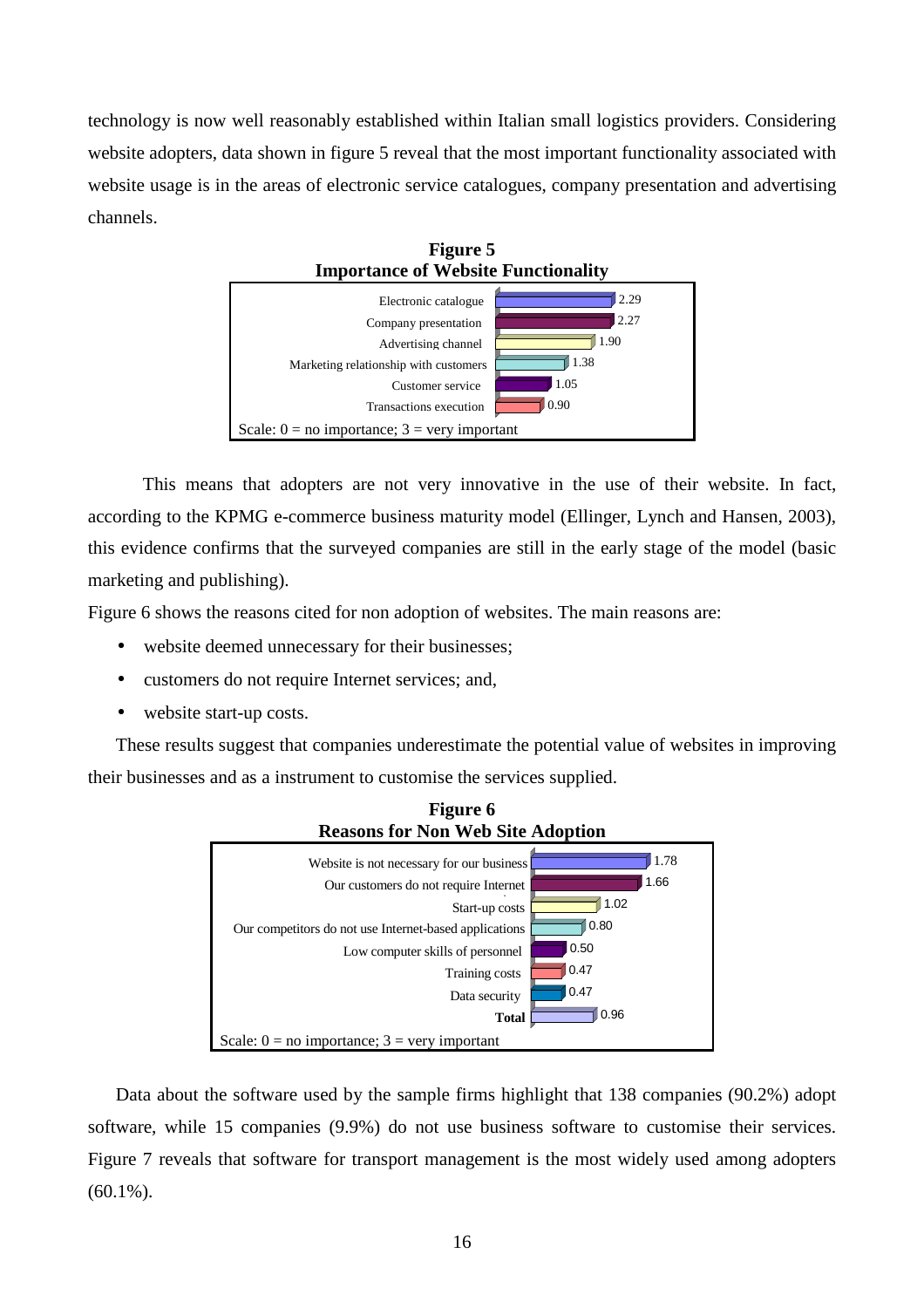

Warehouse management software is also quite widely used (44.4%). Software to manage import-export processes (28.1%), sales (27.5%) and quality management (24.8%) are also popular within these companies. Nevertheless, the types of software that have the greatest potential in terms of service customisation and interaction with customers (i.e. CRM and ERP) are not widely used.

Finally, a very important ICT application in today's electronic transportation and logistics landscape is related to the capability of logistics providers to supply tracking and tracing (T&T) services to their customers. According to data in table 8, the majority of the 150 respondents (60.8%) do not provide this type of service. This confirms the low level of capability of the sample firms in the supply of customising services of this kind. However, there is a highly significant difference between the T&T capabilities of advanced providers in comparison with basic providers and full haulage (Chi2=12.32, p=2.1%). This suggests that advanced providers are more oriented towards the customisation of their services.

| <b>Tracking and Tracing Services</b> |             |                                               |    |                                           |              |      |   |   |  |  |
|--------------------------------------|-------------|-----------------------------------------------|----|-------------------------------------------|--------------|------|---|---|--|--|
|                                      |             | The company does<br>not offer T&T<br>services |    | The company<br>does offer T&T<br>services | <b>Total</b> |      |   |   |  |  |
|                                      | N<br>$\%$   |                                               |    |                                           | N            | $\%$ | N | % |  |  |
| <b>Full Haulage</b>                  | 29          | 80.6%                                         |    | 19.4%                                     | 36           | 100% |   |   |  |  |
| <b>Basic Logistics</b>               | 43          | 64.2%                                         | 23 | 34.3%                                     | 66           | 100% |   |   |  |  |
| <b>Advanced Logistics</b>            | 21<br>43.8% |                                               | 27 | 56.3%                                     | 48           | 100% |   |   |  |  |
| <b>Total</b>                         | 93          | 60.8%                                         | 57 | 38.9%                                     | 150          | 100% |   |   |  |  |

**Table 8 Tracking and Tracing Services**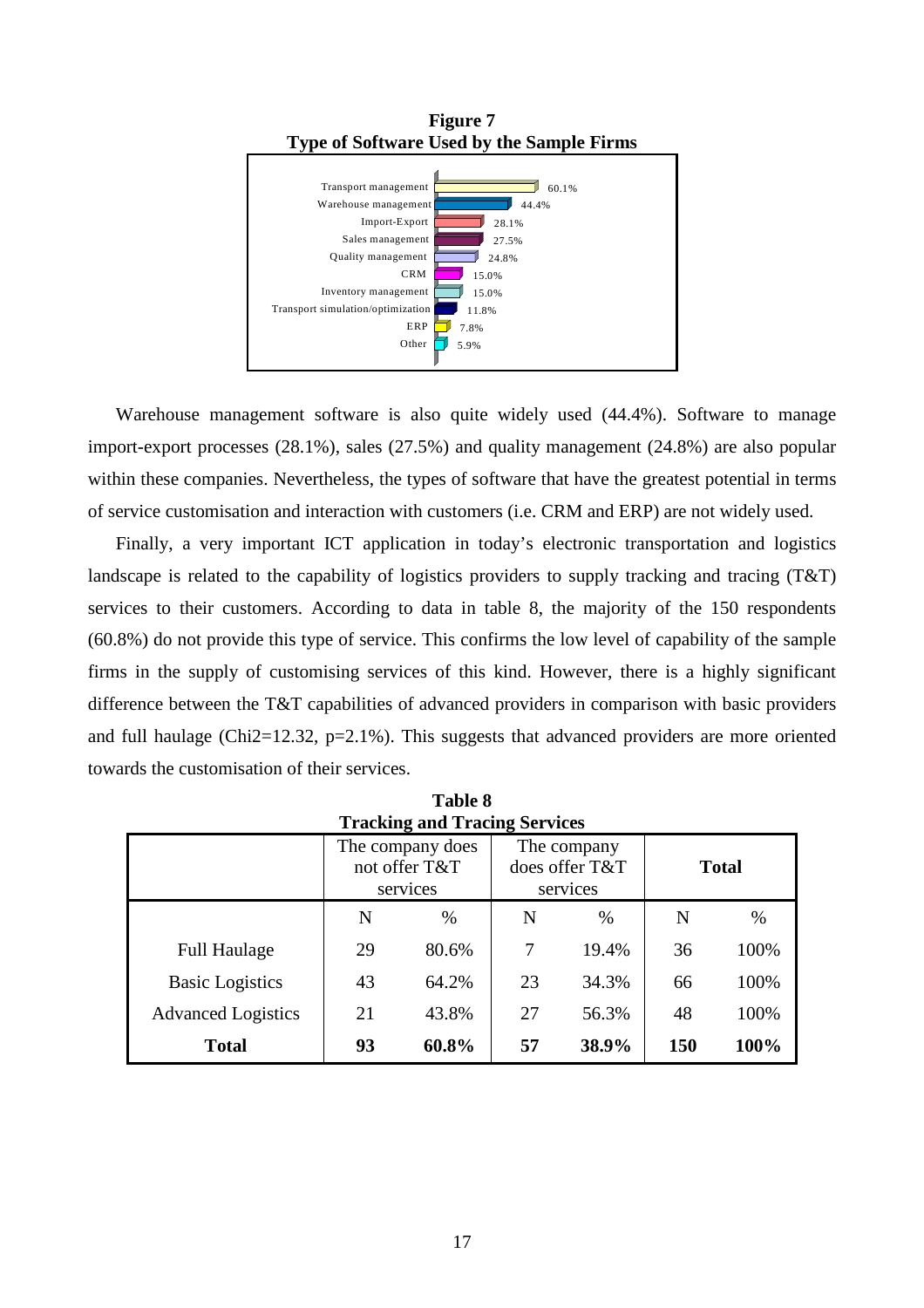### **Factors influencing the ICT adoption**

In this section, an overview of the main factors influencing the adoption of ICT in the sample firms is provided. Firstly, the survey analysed the factors that stimulate the use of ICT in the sample firms (see table 9).

The most significant difference emerges with reference to the improvement of information exchanged with supply chain participants (namely customers and logistics providers). Advanced logistics providers attribute a higher importance to this factor in comparison with basic logistics and full haulage companies ( $p=1.2\%$ , F=4.56). A significant difference also exists with reference to the improvement of customer satisfaction ( $p=14.8\%$ ,  $F=1.92$ ) and to the enlargement of customer base  $(p=12.0\%, F=2.13)$ .

| Pactors Stimulating ICT Osage |                          |      |                  |      |                  |      |  |  |  |  |
|-------------------------------|--------------------------|------|------------------|------|------------------|------|--|--|--|--|
|                               | Full                     |      | <b>Basic</b>     |      | Advanced         |      |  |  |  |  |
|                               | Haulage                  |      | Logistics        |      | Logistics        |      |  |  |  |  |
|                               | Mean<br>S.D.<br>$(n=36)$ |      | Mean<br>$(n=67)$ | S.D. | Mean<br>$(n=50)$ | S.D. |  |  |  |  |
| Higher in-company integration | 1.69                     | 1.17 | 2.05             | 1.08 | 1.92             | 0.94 |  |  |  |  |
| Improve customer satisfaction | 1.78                     | 1.02 | 2.06             | 1.09 | 2.23             | 1.02 |  |  |  |  |
| Improve information exchange  | 1.47                     | 1.08 | 2.03             | 0.97 | 2.08             | 1.01 |  |  |  |  |
| with customers/other 3PLs     |                          |      |                  |      |                  |      |  |  |  |  |
| Enlarge customer base         | 1.00                     | 1.07 | 1.37             | 1.04 | 1.44             | 0.97 |  |  |  |  |
| Improve company               | 1.78                     | 1.2  | 1.78             | 0.99 | 1.90             | 1.13 |  |  |  |  |
| competitiveness               |                          |      |                  |      |                  |      |  |  |  |  |
| Improve company's brand       | 1.25                     | 1.22 | 1.49             | 1.11 | 1.65             | 1.10 |  |  |  |  |
| perception                    |                          |      |                  |      |                  |      |  |  |  |  |

**Table 9 Factors Stimulating ICT Usage** 

Scale:  $0 = no$  importance;  $3 = very$  important

Data shown in figure 8 provide details about the importance of future investment areas in ICT by different provider types. It indicates that the area in which there is the greatest significant difference between advanced logistics and other types of provider is in relation to error reduction (p=0.3%, F=6.08). This again suggests that advanced providers have a stronger focus on customer service delivery. Other areas where significant differences exist are: improvement of quality system  $(p=1.7\% , F=4.21)$ ; improvement of customer integration  $(p=3.0\% ; F=3.56)$ ; and, improvement of integration with other logistics service providers  $(p=4.7\%, F=3.11)$ .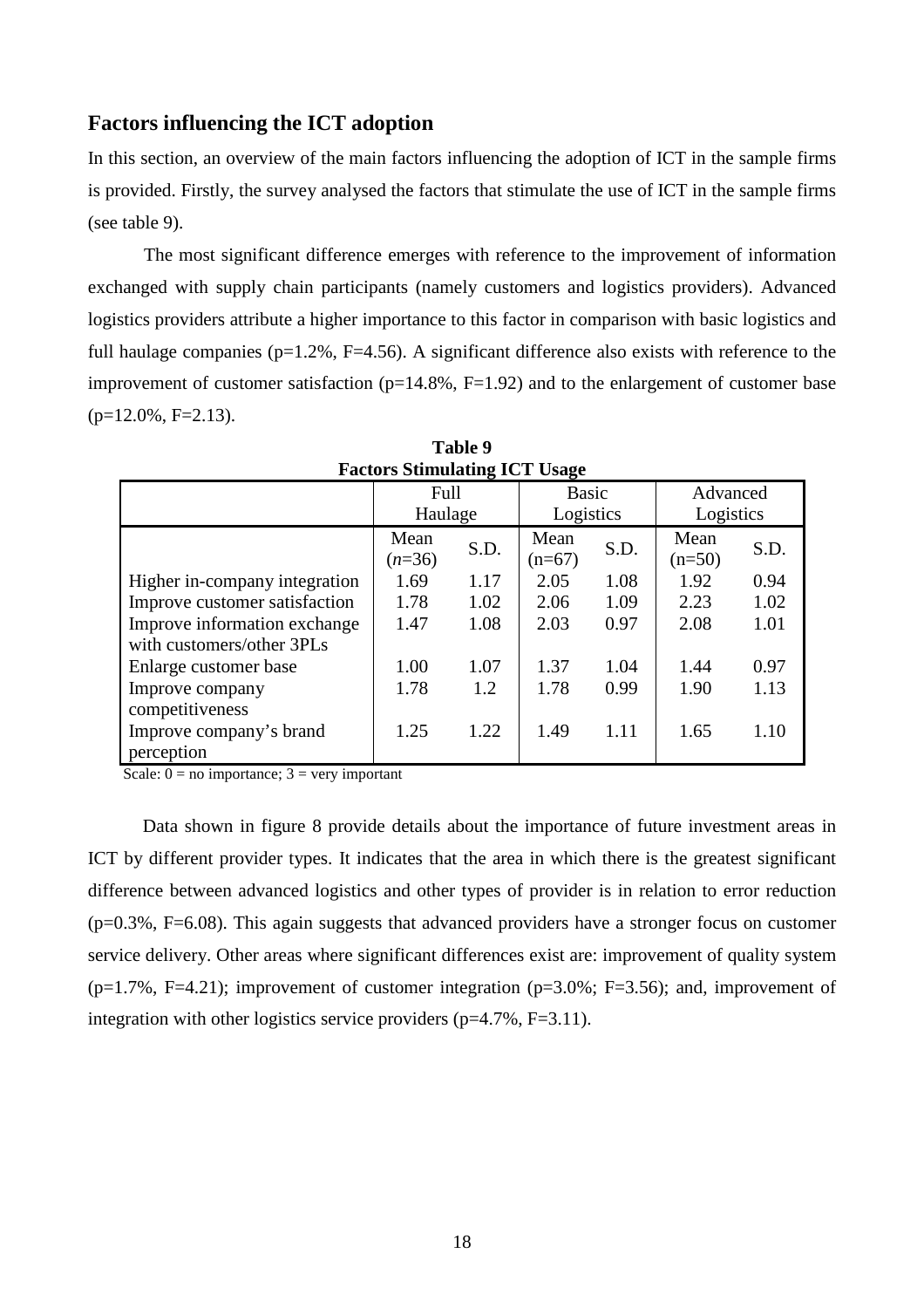

With regard to the factors inhibiting ICT adoption in the sample firms, significant differences do not emerge between the provider classifications. For this reason the analysis of these factors has been carried out with reference to the entire sample (see figure 9). The results provide an interesting picture. The most important reasons for non investment in ICT are related to financial factors.



The size of investment and the implementation costs, together with running costs, are considered the most influential factors inhibiting ICT investment. A further group of factors related to human resources - particularly the need to upgrade the technological skills of staff - seem to play an important role in inhibiting ICT expenditure. Finally, the importance given to the lack of technological standards demonstrates that the supply of ICT products and services represents a further problematic issue in relation to the wider adoption of technology.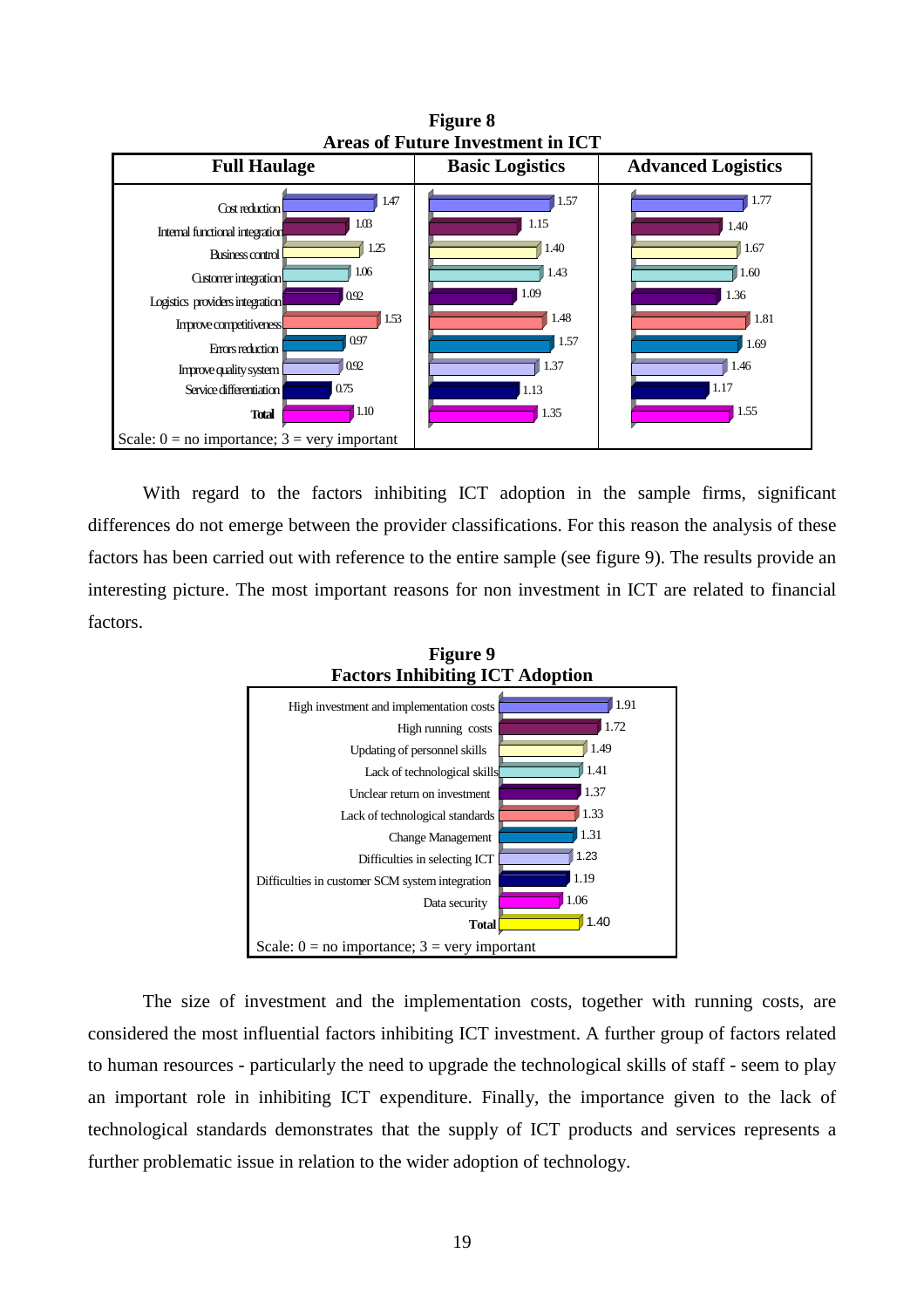## **Conclusion**

The survey results widen the knowledge base in relation to ICT usage in small logistics providers and allow some conclusions to be drawn. The analysis suggests that the proposed provider classification is relatively robust given the different levels of ICT adoption and plans about the future role of ICT that are evident in each category. Having said that, a number of other findings are worth highlighting.

The survey results indicate that the use of relatively advanced ICT is more prevalent in advanced providers. This is particularly the case in relation to the level of IS integration and the exchange of information with other supply chain participants. Given the nature of these activities in the emerging value adding business models of advanced providers this trend is likely to continue. Despite the fact that current levels of expenditure on ICT in relation to overall company cost base do not vary significantly across provider categories, there are significant differences with regard to future investment plans. This is particularly true in the area of integration with both customers and other 3PLs. This indicates that a longer term strategic view is being adopted by more advanced providers, thus increasing the possibility of the less developed providers being further marginalised in the evolving competitive landscape. This is an area which is worthy of further investigation.

However, in general terms ICT is not widely used in customising service offerings. This is particularly true in relation to website utilisation, business software usage and T&T. The potential benefits of these tools are not being exploited and the reasons for this need to be more clearly understood. The factors inhibiting ICT adoption do not significantly vary between provider types but the most important inhibitors are primarily financial. Human resource implications and ICT supply have also an important role in inhibiting ICT investment. It should be noted that these factors are in many ways interdependent and this issue is another which is worthy of further research. The authors' experience suggests that a lack of knowledge of ICT is in many cases the biggest single inhibitor and this can in turn result in concerns relating to financial and HR issues in particular.

To stimulate ICT innovation and knowledge, several organisations (e.g. business consortia, trade associations, etc.) have a potential role to play. Such organisations could act in promoting the dissemination of technological knowledge, assessing the main and most critical future technological trends, or developing and adapting specific ICT applications in response to the needs of the associated companies. In this way, small 3PLs will be facilitated in shifting the focus of ICT expenditure from a short term and functional approach to a more strategic view of technology as an enabler for improving competitive capability.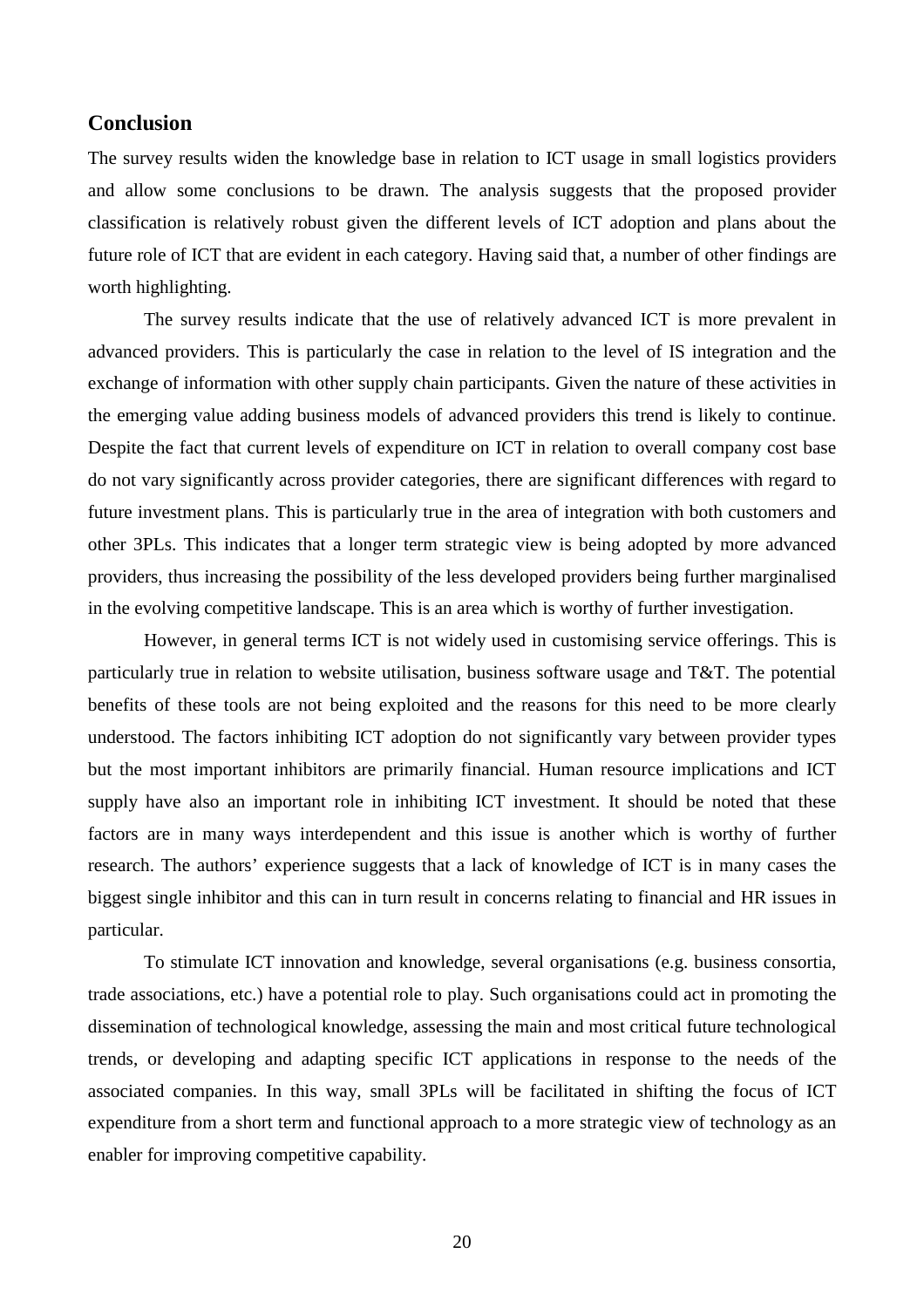In conclusion, the competitive landscape for small 3PLs is continuously changing to reflect evolving customer requirements and other business pressures. The capability of emerging ICT is increasing at a rapid rate and its effective adoption has the potential to significantly enhance the competitive capability of small 3PLs. However, it is clear that many barriers exist to the successful adoption of ICT by these providers. Given the importance of such companies in contemporary supply chain configurations it is important that these issues are fully understood.

#### **References**

- Bade, D., Mueller, J. and Youd, B. (1999), "Technology in the next level of supply chain outsourcing. Leveraging the capabilities of fourth party logistics", http://bade.ascet.com
- Berglund, M., van Laarhoven, P., Sharman, G. and Wandel, S. (1999), "Third party logistics: is there a future?", *International Journal of Logistic Management*, Vol. 10, No. 1, pp. 59-70.
- Cooper, M.C., Lambert, D.M. and Pagh, J.D. (1998), "What should be the transportation provider's role in supply chain management?", proceedings of the 8<sup>th</sup> World Conference on Transport  $$
- Crowley, A.G. (1998), "Virtual logistics: transport in the marketspace", *International Journal of Physical Distribution & Logistics Management*, Vol. 28, No. 7, pp. 547-574.
- CSST Centro Studi sui Sistemi di Trasporto and Cranfield University (2002), *Transport and Logistics in the digital era: A survey of telematic use by European Road Freight Operators*, Survey Report, Fiera di Genova, 28<sup>th</sup>-29<sup>th</sup> October 2002, Genoa, Italy.
- Eyefortransport (2001), "Digital logistics: value creation in the freight transport industry", Eyefortransport, First Conference Ltd., www.eyefortransport.com
- Ellinger, A.E., Lynch, D.F., Andzulis, J.K. and Smith, R.J. (2003), "B-to-B E-commerce: a content analytical assessment of motor carrier websites", *Journal of Business Logistics*, Vol. 24, No. 1, pp. 119-220.
- Ellinger, A.E., Lynch, D.F. and Hansen, J.D. (2003), "Firm size, web site content and financial performance in the transportation industry", *Industrial Marketing Management*, Vol. 32, pp. 177-185.
- Evangelista, P. (2002), "Information and communication technology key factor in logistics and freight transport", Ferrara, G. and Morvillo, A. (eds.) *Training in Logistics and Freight Transport Industry. The Experience of the European Project ADAPT-FIT*, Ashgate Ltd., London, pp. 15-36.
- Evangelista, P. and Morvillo, A. (1998), "The role of training in developing entrepreneurship: the case of shipping in Italy", *Maritime Policy & Management*, Vol. 25, No. 1, pp. 81-96.
- Eurostat (2003), *Panorama of Transport Statistical overview of transport in the European Union, 1970-2001 - Part 2*, Office for Official Publications of the European Communities, Luxembourg, pp. 47-49.
- Federtrasporto (2003), "L'internazionalizzazione del trasporto: la posizione dell'Italia", *Bollettino Economico sul Settore dei Trasporti*, No. 10, Rome, Italy.
- Freight Leaders Club (2003), *Flussi informativi nel trasporto merci e nella logistica. Criticità, stato dell'arte e proposte*, Quaderni No. 14, Milan, Italy.
- Gudmundsson, S.V. and Walczuch, R. (1999), "The development of electronic markets in logistics", *The International Journal of Logistics Management*, Vol. 10, No. 2, pp. 99-113.
- Harvey, J. (2003), "Where is the 3PL industry heading -trends, threats  $\&$  opportunities? Tibbett  $\&$ Britten: a case study", presentation given at the Eyefortransport 3PL Summit, 14<sup>th</sup> October, 2003, London, UK.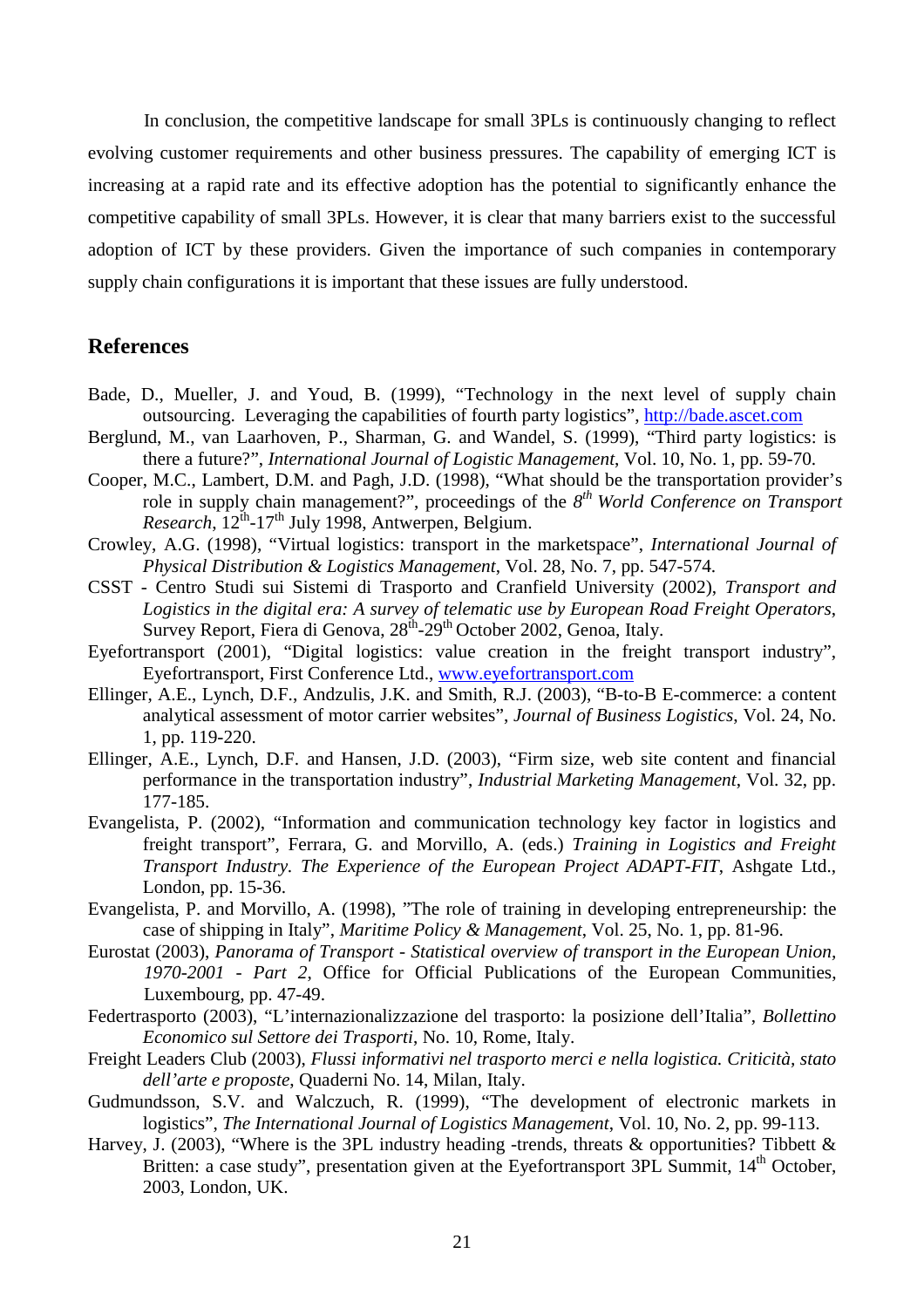- KPMG (2003), "Logistica integrata ed operatori di settore: trend e scenari evolutivi del mercato Italiano," KPMG Business Advisory Services, Milan, Italy.
- Larson, P. and Gammelgaard, B. (2001), "Logistics in Denmark: a survey of the industry", *International Journal of Logistics: Research and Applications*, Vol. 4, No. 2, pp. 191-205.
- Lynagh, P.M., Murphy, P.R., Poist, R.F. and Grazer, W.F. (2001), "Web-based informational practices of logistics service providers: an empirical assessment", *Transportation Journal*, Vol. 40, No. 4, pp. 34-45.
- McClelland, D. and McKinnon, A. (2004), "Use of Vehicle Telematics Systems for the Collection of Key Performance Indicator Data in Road Freight Transport", Heriot Watt University, UK, p. 4, www.sml.hw.ac.uk/logistics
- McKinnon, A. (1999), "The outsourcing of logistical activities", Waters D. (edited by) *Global logistics and distribution planning*. London: Kogan Page, 1999, pp. 215-234.
- Merlino, M., Testa, S. (1998), "L'adozione delle tecnologie dell'informazione nelle aziende fornitrici di servizi logistici dell'area genovese-savonese: i risultati di un'indagine empirica," proceedings of the 2<sup>nd</sup> Workshop *I processi innovativi nella piccola impresa*,  $21<sup>st</sup> - 22<sup>nd</sup>$  May 1998, Urbino, Italy.
- Minguzzi, A. and Morvillo, A. (1999), "Entrepreneurial culture and the spread of information technology in transport firms. First results on a Southern Italy sample," proceedings of 44<sup>th</sup> ICSB World Conference *Innovation and Economic Development: the Role of Entrepreneurship and Small and Medium Enterprises*,  $20^{th}$ -23<sup>rd</sup> June 1999, Naples, Italy.
- Minguzzi, A. and Passaro, R. (2000), "The network of relationships between the economic environment and the entrepreneurial culture in small firms", *Journal of Business Venturing*, Vol. 16, No. 2, pp. 181-207.
- Peters, M., Cooper, J., Lieb, R.C. and Randall, H.L. (1998), "The third-party logistics industry in Europe: provider perspective on the industry's current status and future prospects," *International Journal of Logistics: Research and Applications*, Vol. 1, No. 1, pp. 9-25.
- Protrans (2001), "The Role of Third Party Logistics Service Providers and their Impact on Transport", Deliverable no. 1 *Analysis of third-party logistics market*, pp. 21-23.
- Sauvage, T. (2003), "The relationship between technology and logistics third-party providers," *International Journal of Physical Distribution & Logistical Management*, Vol. 33, No. 3, pp. 236-253.
- Sheffi, Y. (1990), "Third party logistics: present and future prospects", *Journal of Business Logistics*, Vol. 11, No. 2, pp. 27-39.
- Stough, R.R. (2001), "New technologies in logistics management," Brewer *et al.* (eds.) *Handbook of Logistics and Supply Chain Management*, Elsevier Science Ltd., p. 517.
- Razzaque, M.R. and Sheng, C.C. (1998), "Outsourcing of logistics functions: a literature survey", *International Journal of Physical Distribution & Logistics Management*, Vol. 28, No. 2, pp. 89-107.
- Regan, A.C. and Song, J. (2001), "An industry in transition: third party logistics in the information age", proceedings of the 80<sup>th</sup> Annual Meeting of the Transportation Research Board, January, Washington DC, USA.
- Tilanus, B. (1997), *Information Systems in Logistics and Transportation*, Pergamon, London.
- UNCTAD (2000), *Review of Maritime Transport*, United Nations, p. 87.
- van Hoek, R. (2002), "Using information technology to leverage transport and logistics service operations in the supply chain: an empirical assessment of the interrelation between technology and operation management", *International Journal of Information Technology and Management*, Vol. 1, No. 1, pp. 115-130.
- van Hoek, R. (2000), "The role of third-party logistics providers in mass customization", *The International Journal of Logistics Management*, Vol. 11, No. 1, pp. 37-46.